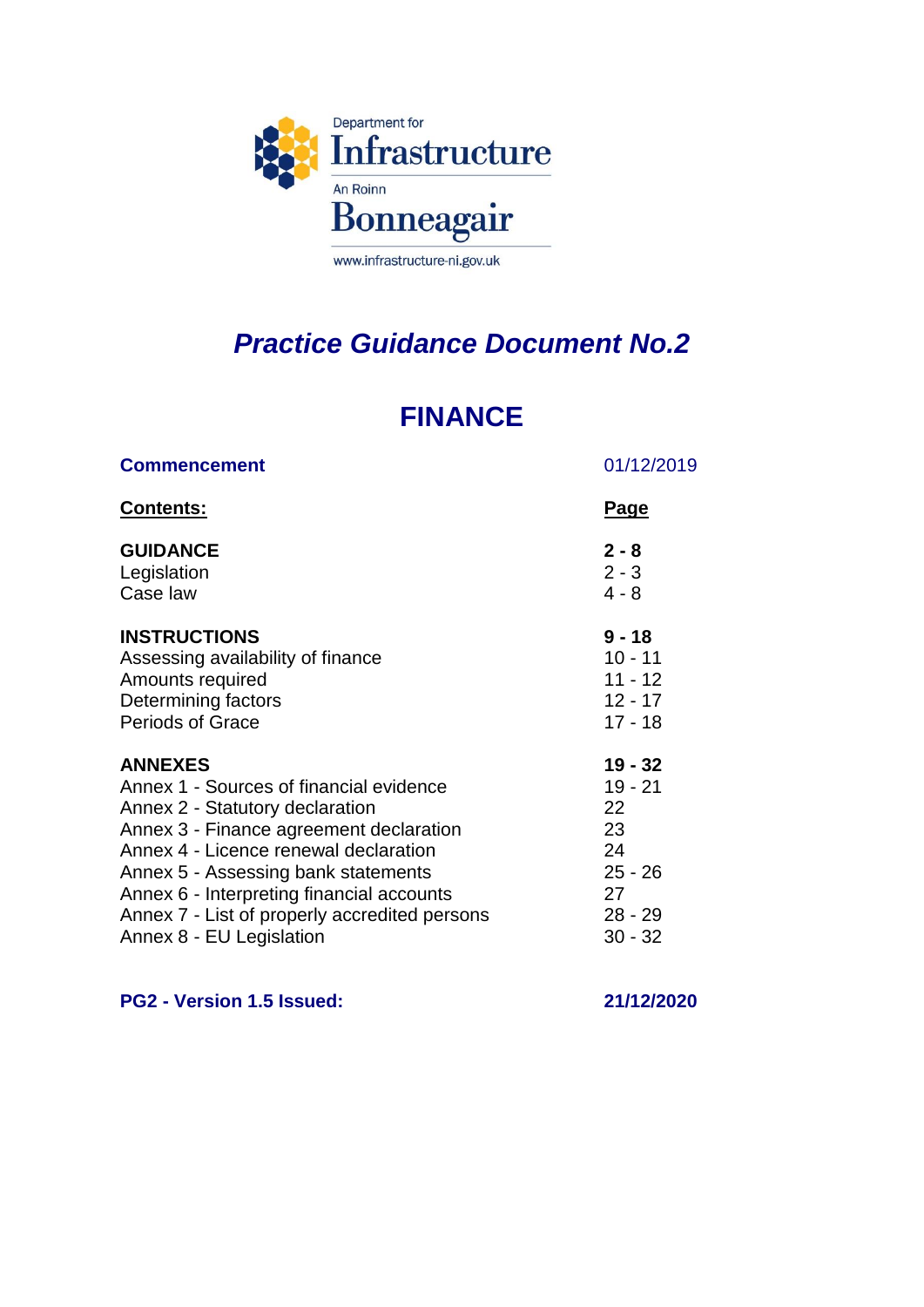## **GUIDANCE**

- **1.** The Department issues the following practice guidance as to the way in which it believes that it should interpret the law in relation to the requirements for financial standing or the operator having access to sufficient financial resources. The guidance does not constitute a legal interpretation of the law as this can only be undertaken by the Courts.
- **2.** Where findings from the Upper Tribunal relate to traffic commissioners in GB, those findings and subsequent recommendations will be applied within Northern Ireland by the Head of Transport Regulation Unit ("Head of TRU") on behalf of the Department for Infrastructure ("the Department").

## **Goods Vehicles Legislation: The Goods Vehicles (Licensing of Operators) Act (Northern Ireland) 2010**

- **3.** Applicants for a standard licence must be of the appropriate financial standing, as required by section 12A(2)(c) of the Act. The Department must revoke a standard licence if it appears that the licence holder no longer satisfies the requirement to be of the appropriate financial standing. However, Article 13(1) of Regulation (EC) 1071/2009 allows the holder of a standard licence (but not applicants) to ask the Department for a period of time ("period of grace") to rectify a situation where they cannot establish the required financial standing. The Department is not obliged to grant a period of grace. The maximum period allowed under the legislation is six months to demonstrate that the requirements will be met *on a permanent basis (or twelve months where the assessment of financial standing covers all or part of the period between 1 March 2020 and 30 September 2020<sup>1</sup> ).*
- **4.** On application for any licence, including restricted licences, the Department has discretion under section 12D of the Act to consider whether there are sufficient financial resources for maintaining the authorised vehicles. The Department may revoke a restricted licence if they find that there has been a material change in their financial position under section 23(1)(g).

## **Level of finance required**

- **5.** The finance required for holders of standard operator licences for goods is decided by the Department in line with European Law. The levels for restricted licences are set by the Department (see the Instructions attached at paragraph 42).
- **6.** Regulation 3 of the Goods Vehicles (Qualifications of Operators) Regulations (Northern Ireland) 2012 states that a standard licence granted under the 2010 Act constitutes an authorisation to pursue the occupation of road transport operator for the purposes of Regulation 1071/2009. Article 7 of Regulation (EC) 1071/2009 states that the rates to be applied shall be those obtained on the first

<sup>&</sup>lt;u>.</u> <sup>1</sup> Article 6 of Regulation (EU) 2020/698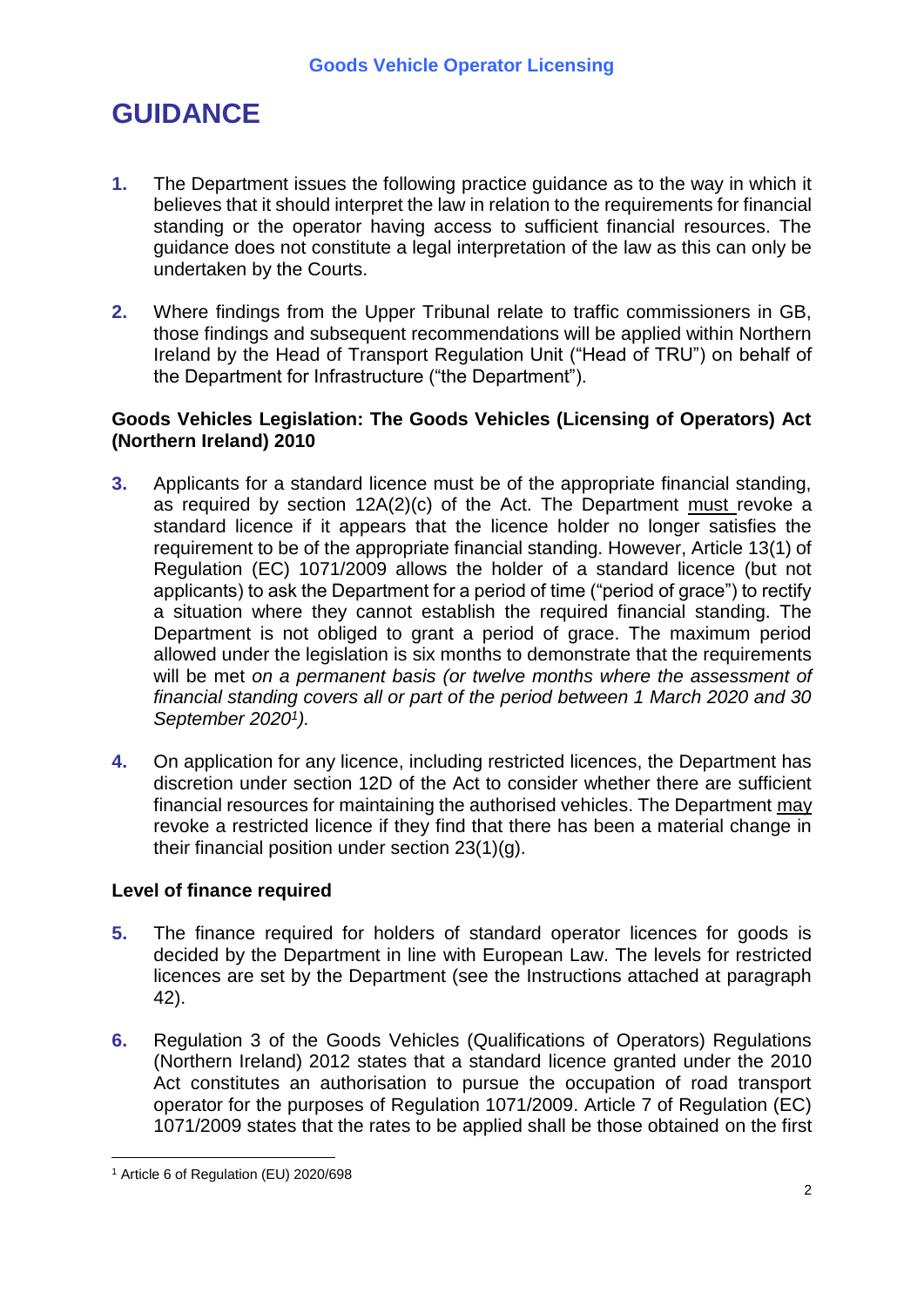working day of October and published in the Official Journal of the European Union. They shall have effect from 1 January of the following calendar year.

- **7.** The finance required for each authorised vehicle is based on the rate of exchange for the Euro as set each October. The Department is following the GB decision that under EU legislation financial standing limits should be the same for both national and international licences as they existed. Operators who apply to add to the number of vehicles on their licences will be checked against the new limits. In the case of multiple licence holders<sup>2</sup> with licences in different regions across the UK the levels apply to the first vehicle and then the remaining number of vehicles across the other licences.
- **8.** When existing operators are required to demonstrate the availability of finance, such as at the five year review stage or where the Department considers an operator's licence for any other reason, the pound sterling rate current at the date when the licence/s are being considered by the Department will be applied.
- **9.** Operators are required to notify the Department of material changes in the availability of finance including the making of formal orders<sup>3</sup>. The Department will continue to check standard national and international licence holders regularly and at least every five years<sup>4</sup>, so that operators continue to meet the financial standing requirements. This will apply equally to restricted licences.

## **Regulation (EC) 1071/2009**

- **10.** This provision initially allows three ways in which the continuing and mandatory requirements can be satisfied for standard national and international operators:
	- annual accounts comprising balance sheet, profit and loss accounts and notes on accounts
	- opening balance for new operators a properly accredited person can provide a statement of assets and liabilities before they started trading
	- financial quarantee

The reference to the acceptability of accounts must be read in context whereby it will demonstrate *every year* it has capital and reserves meeting the prescribed sum.

- the Department will expect audited accounts with the exception of when the entity meets the definition of a small company as outlined in Paragraph 53 below
- audited accounts are prepared and are then audited by a duly accredited person; certified accounts are also prepared by a duly accredited person, but are not subject to the same audit
- a duly accredited person is one that is professionally qualified and registered to an appropriate body as outlined in Annex 7

<sup>&</sup>lt;u>.</u> <sup>2</sup> See Practice Guidance on Delegations and Multiple Licence Holders

<sup>&</sup>lt;sup>3</sup> See Practice Guidance on Delegations of Authority

<sup>4</sup> Article 12.2 Regulation (EC) 1071/2009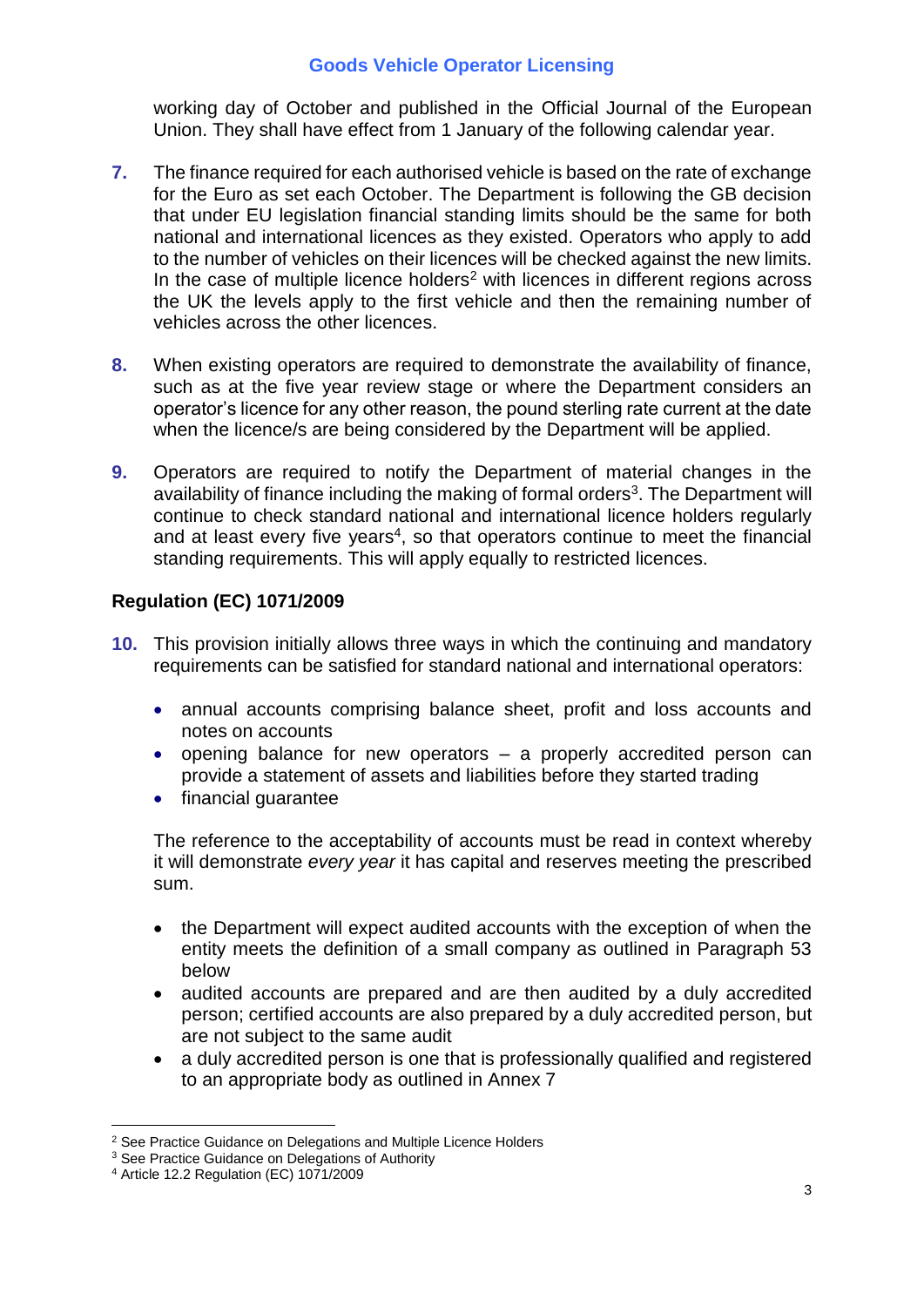**11.** The United Kingdom, however, has opted to engage the derogation (at Article 7.2) so as to allow greater flexibility to businesses in the evidence that can be taken into account. The EU Regulations do not contain an exhaustive list. In short this allows the Department to consider other evidence such as a bank guarantee, an insurance policy (including professional liability insurance) from a financial institution, joint and several guarantees as well as overdraft facilities, credit facilities and invoice finance agreements which they have previously taken into account. Any annual accounts and/or guarantees must be in the name of the relevant entity established in the Member State in which a licence has been applied for and not those of any other entity (established in any other Member State).

## **Case law**

- **12.** This Guidance may be subject to decisions of the higher courts and to subsequent legislation. The Department, however, in line with the Senior Traffic Commissioner in GB will refer to the following principles from existing case law and for ease of reference use financial standing in general terms<sup>5</sup>.
- **13.** Much of the case law predates the commencement of Regulation (EC) 1071/2009, referred to above. The derogation in paragraph 2 of Article 7 of EC Regulation No. 1071/2009 allows the Department to take account of a bank guarantee or insurance provided by a financial institution subject to paragraph 1 of the Article, which requires a standard licence operator to be "at all times" able to meet its financial obligations. Those provisions do not specifically apply to restricted licences<sup>6</sup>. However, an applicant or operator can be taken to be aware of the various guidance documents issued on behalf of the Department<sup>7</sup>.
- **14.** The case law for standard licences refers to the statutory purpose for the requirement of having available finance namely that the holder of an operator's licence has had the financial resources available to ensure that its vehicles are safe to use on public roads and other road users are not put at risk by them and that it can compete fairly with other operators, within the constraints of the regulatory regime*<sup>8</sup>* . The Upper Tribunal has suggested that the discretion to consider the availability of finance to an existing restricted goods vehicle licence holder might be limited. Section 12(2) refers to the requirements on application and allows the Department, if it thinks fit to consider whether the facilities for maintaining the vehicles in a fit and serviceable condition might be prejudiced by a lack of available finance. Those arrangements might be provided in a number of ways and the onus is on the applicant to demonstrate that it meets the requirements. The Upper Tribunal makes clear that the requirements in section 12B and 12C are *continuing requirements throughout the duration of the licence*. Section 12C relates not only to maintenance but to other requirements, for example the need to avoid the overloading of vehicles, which might also impact on road safety. Those requirements continue over the life of the licence and, perhaps to an equal extent, rely on the resources available to the operator. At

1

<sup>5</sup> 2010/075 VST Building & Maintenance Ltd

<sup>6</sup> 2014/080 Henry & Lynne Stanley

<sup>7</sup> 2012/346 MGM Haulage & Recycling Ltd

<sup>8</sup> 2011/036 LWB Ltd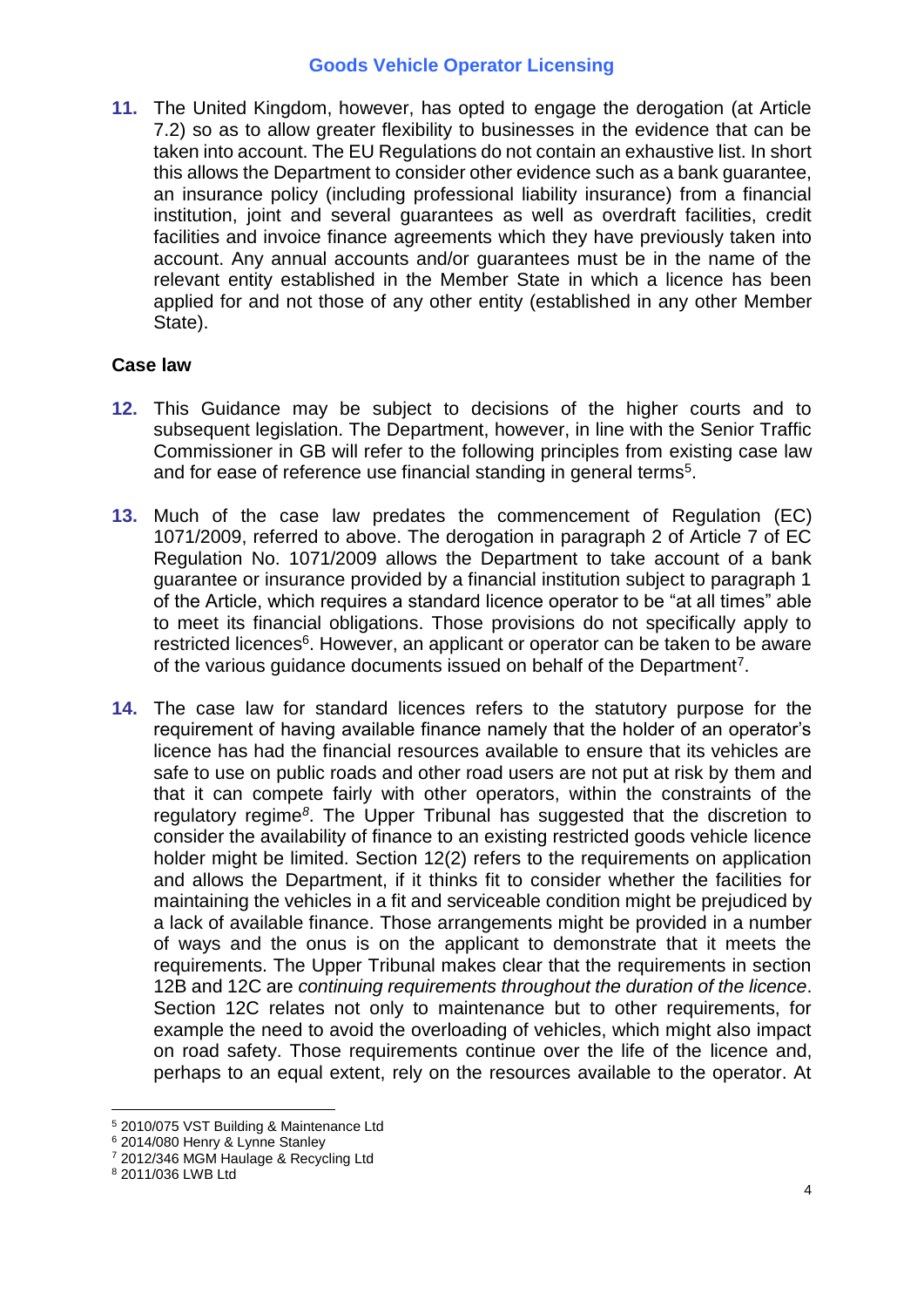application it is open to applicants to demonstrate that section 12D is met by reference to repair and maintenance contracts. The Upper Tribunal has indicated that where, for instance, maintenance or inspections are contracted out it is entirely appropriate for the Department to ensure that there is sufficient finance available to pay the contractor's bills as and when they fall<sup>9</sup>. The Department is satisfied that similar checks may also be made where the maintenance is conducted in-house to ensure that section 12D is met. On the basis of the relevant case law the Department does not consider it disproportionate to check finance at review or other material times of a restricted goods licence.

- **15.** For standard licences the Upper Tribunal has indicated that whilst money may be ring-fenced for use for maintenance and there may be evidence of maintenance standards that there must be other money available to ensure the remaining aspects of the establishment and proper administration of the business<sup>10</sup>. Financial standing is not a one-off requirement to be met when applying for an operator's licence and then from time to time (e.g. when a continuation fee becomes payable), it is a continuing requirement which must be met throughout the life of the licence.<sup>11</sup> This can be shown by an average balance or through capital and reserves over the period.<sup>12</sup> "Available" is defined as: "capable of being used, at one's disposal, within one's reach, obtainable or easy to get". The leading case<sup>13</sup> poses three questions:
	- how much money can the operator find if the need arises?
	- how quickly can the operator find it?
	- where will it come from?
- **16.** Financial resources must be at the disposal of or within the reach of the operator so if the operator must first ask someone else to transfer the money then it is not available<sup>14</sup>.
- **17.** An operator may prove the availability of financial resources or capital and reserves if they have money in the bank, which is capable of being used, (i.e. it is not already needed for the payment of debts such as a VAT or tax bill in the ordinary course of the business) or an overdraft at their disposal in the sense that there is a balance undrawn before the limit is reached or they have debts which are obtainable because they are due and likely to be easy to collect or they have assets from which money is easy to get in the sense that the assets are items which can be readily sold without any adverse effect on the ability of the business to generate money, should it be needed. This is not an exhaustive list and the Department may be sceptical of credit arrangements in the absence of evidence of ability to service the debt<sup>15</sup>.

1

<sup>9</sup> 2013/077 Hughes Bros Construction Ltd

<sup>&</sup>lt;sup>10</sup> 2006/ 111 Kent Coach Travel Ltd and 2012/010 Edward Stuart Nelson t/a ES Nelson Transport

<sup>11</sup> 2013/048 Jane Townsend

 $12$  2010/081 Natalie Hunt t/a Wild Stretch Limousines – 'novel' approaches to the calculation of available finance have been rejected by the Upper Tribunal

<sup>13</sup> 1992/D41 J J Adam (Haulage)

<sup>&</sup>lt;sup>14</sup> LWB Ltd (as above) – the Upper Tribunal indicated that money in an account requiring more than 30 days' notice, is not available.

<sup>15</sup> 2010/043 Stephen Mcvinnie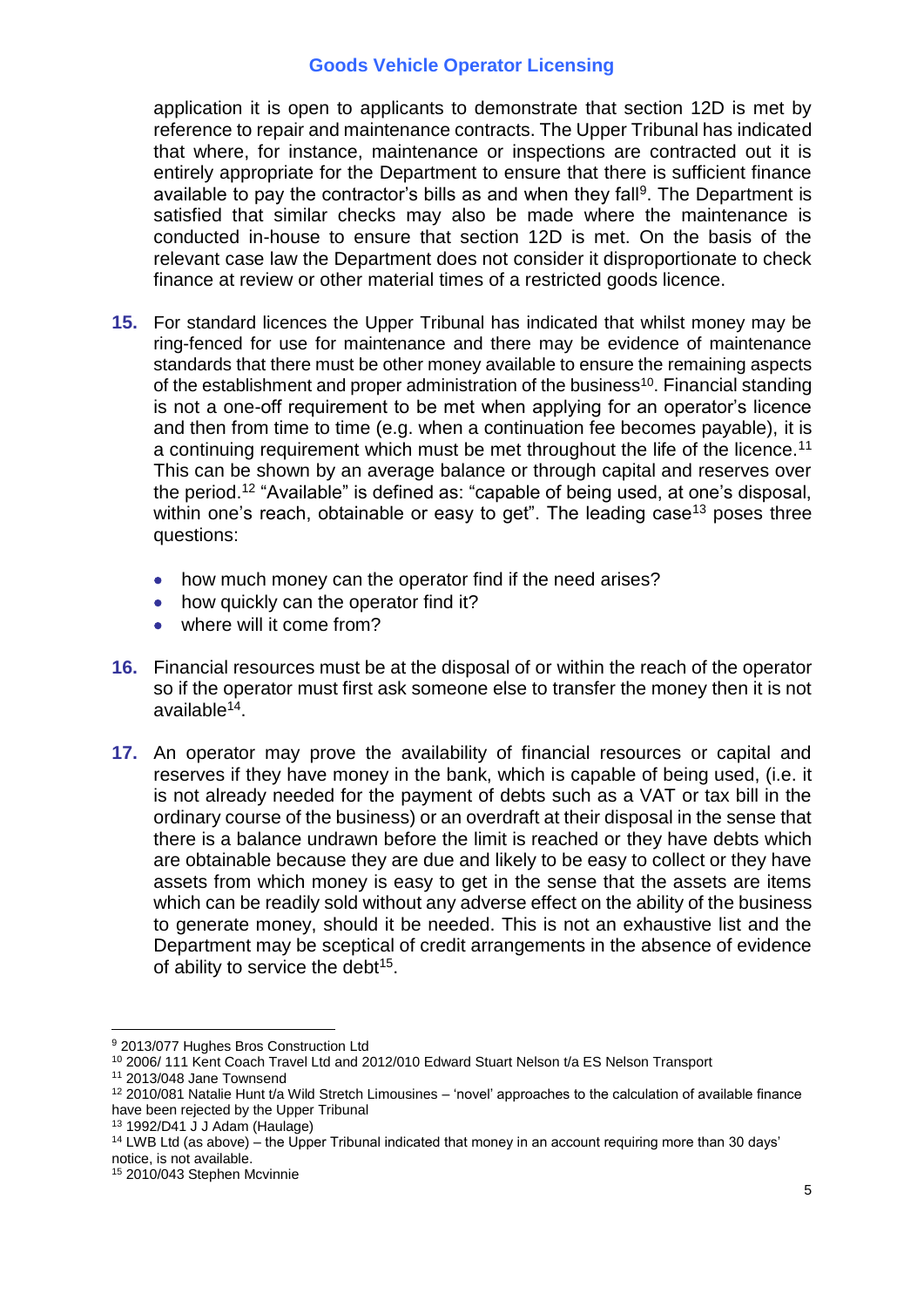- **18.** The Upper Tribunal has held that the availability of finance is not "black and white" and that the Department may also make an assessment of whether the facility, particularly credit cards, will in fact be used and are therefore "truly available" to an operator. This is because some facilities charge such a high interest rate they are not compatible with a viable business model and raise the issue of fair competition if an operator was allowed to rely on a large credit facility without building up a working reserve in order to demonstrate financial standing. The Tribunal went on to confirm that there is "discretion in relation to accepting or rejecting a particular source of funding or accepting or rejecting the level of reliance upon that source"<sup>16</sup>.
- **19.** However, for an existing licence the requirement cannot be satisfied by evidence which simply provides a 'snapshot' of the operator's financial position. The requirement will not be satisfied by showing that on a particular day or during a particular month enough money was available. Instead what is needed is evidence that the operator is consistently able to have enough money available for the requirement to be satisfied<sup>17</sup>. The Upper Tribunal has approved the practice of requesting statements covering a period of time, namely three months for existing licences. Bank statements or equivalent should be up to date when submitted<sup>18</sup>. The Department is justified in rejecting summaries or highlights<sup>19</sup>. Whilst the assessment of financial standing has to be made at the time of a hearing the requirement is not limited to that day. Financial resources must be sufficient to ensure the requirement for financial standing with the need for continuing availability<sup>20</sup>. The Department accepts that the amount of money available may fluctuate and therefore will ask existing operators to provide financial evidence covering a period of three months, and then consider the average figure over the whole period. Attempts to persuade the Upper Tribunal to adopt a different approach have failed $^{21}$ .
- **20.** Real assets such as property, plant and machinery can be taken into account if their disposal would not reduce the ability of the operator to operate efficiently and profitably. This may mean examining the impact on an operator's overheads. Where an operator proposes to rely on this type of asset it may be necessary to have independent evidence of value and the market to answer the above questions. It is for the operator to satisfy the Department that the assets belong to it rather than anyone else<sup>22</sup>.
- **21.** It is a fundamental principle of company law that every company is a separate legal entity<sup>23</sup>. If a company is part of a Group the company which holds the licence must not only operate the vehicles but also be able to demonstrate that it is of

<sup>&</sup>lt;u>.</u> <sup>16</sup> 2017/007 Michael Hazell (No.2)

<sup>17</sup> 2012/017 NCF (Leicester) Ltd and Ron McCambridge t/a Functions 'R' Us (As above)

<sup>18</sup> 2005/413 Red Rose Travel

<sup>19</sup> 2010/058 Asif Mohammed Din t/a Ribble Valley Private Hire

<sup>20</sup> 1998/K37 David Alfred Tricks

<sup>21</sup> 2010/081 Natalie Hunt t/a Wild Stretch Limousines

<sup>22 2009/385 1</sup>st 4 Builders Ltd in contrast to 2011/069 Melton Container Logistics Ltd & Another, which appears to be decided on the basis of a self-serving document. NCF (Leicester) Ltd (as above) – now summarises the law on the sources of finance

 $^{23}$  For standard licences Article 7.3 of Regulations (EC) 1071/2009 states that the accounts must be those of the relevant entity established in the Members State in which the authorisation is sought and not another entity.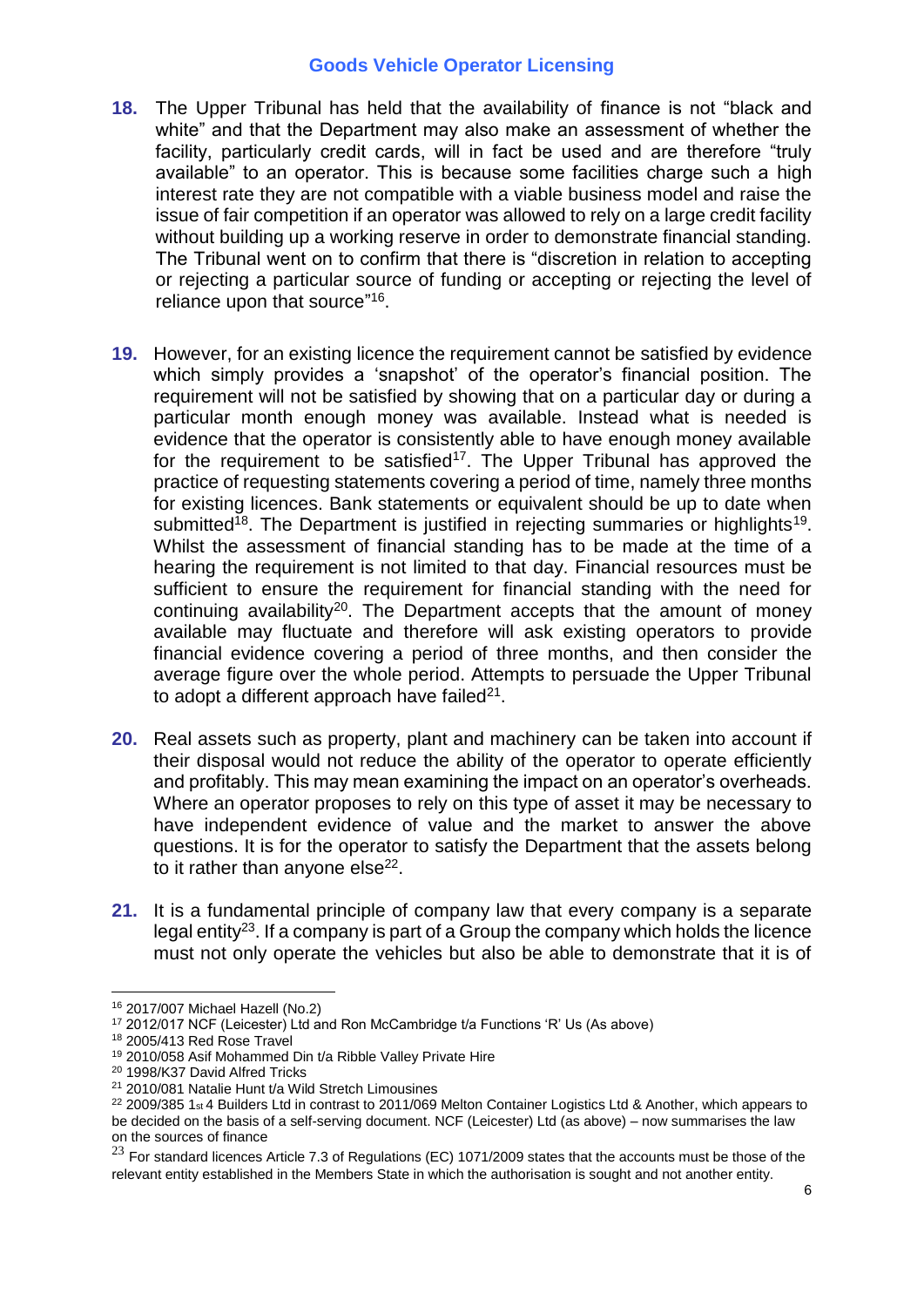the appropriate financial standing<sup>24</sup>. The Department will have to be satisfied as to the detail of any Group guarantee. The more complicated the company structure and financial arrangements the greater the care which will be needed to demonstrate that the applicant company does have the money readily available to meet the requirement to be of appropriate financial standing<sup>25</sup>.

- **22.** The Department's officials are reminded of the following Upper Tribunal guidance: *"The operator's licensing system is built on cooperation and trust. The Department must be able to trust operators to cooperate with the licensing regime as established by the Northern Ireland Assembly. The regime includes provision, where there are appropriate grounds for doing so, to enable the Department to explore the question of financial standing. In such circumstances, the Department is empowered to require operators to establish financial standing by the timely production of original and acceptable documentary evidence. If it appears that the operator is able to snub the reasonable requirements of the Department without adverse consequences then, clearly, trust will break down, the authority of the Department will be diminished, the public inquiry system and fair competition between operators will be undermined, and others may also feel inclined (or compelled) to flout the regime"<sup>26</sup>* .
- **23.** Where the Department receives information which brings into question the ability of an existing operator to meet the continuing financial requirement, for instance non-compliance with an undertaking, then the Department can ask for evidence that the requirement is still met<sup>27</sup>. The Upper Tribunal has made clear that for an existing licence a closing balance is not sufficient to meet the statutory intention. The requirement will not be satisfied by showing that on a particular day or during a particular month enough money was available<sup>28</sup>. On a finding that the holder of a standard licence does not meet the mandatory requirement it is open to that operator to seek a period of grace to show compliance, failing which, action may be taken against the licence. When a period of grace is granted to an operator, they are responsible for ensuring that they demonstrate the requirement is met prior to the expiry of any period of grace. An operator should therefore actively manage any dates and request an extension, when appropriate, whilst remembering that the grant and any extension is always at the discretion of the Department <sup>29</sup>. If a period of grace expires without the mandatory requirement being met then the Department is obliged to revoke the operator licence.
- **24.** The burden of supplying financial evidence remains upon the operator when requested but there are occasions where, particularly when unrepresented, the Department may be required to offer assistance in identifying potential resources which can be relied upon to establish financial standing and to allow a short period of time prior to final determination (e.g. 14 days) to produce further

<u>.</u>

<sup>24</sup> 2004/373 Rai Transport Ltd

<sup>&</sup>lt;sup>25</sup> 2004/383 Blue Arrow Ltd, in 2010/081 Natalie Hunt t/a Wild Stretch Limousines it was not sufficient for the applicant to produce a letter and section 7 of the Partnership Act 1890 in order to rely on the assets of a partnership in which she had an interest.

<sup>&</sup>lt;sup>26</sup> per Judge Hinchliffe, DCP in Stay Decision - David John Nutt

<sup>27</sup> 2005/486 McKillop Trucking Ltd, e.g. 2012/026 Ernest Walton t/a Walton Transport

<sup>28</sup> NCF (Leicester) Ltd (as above)

<sup>29</sup> 2018/011 Skyrider Ltd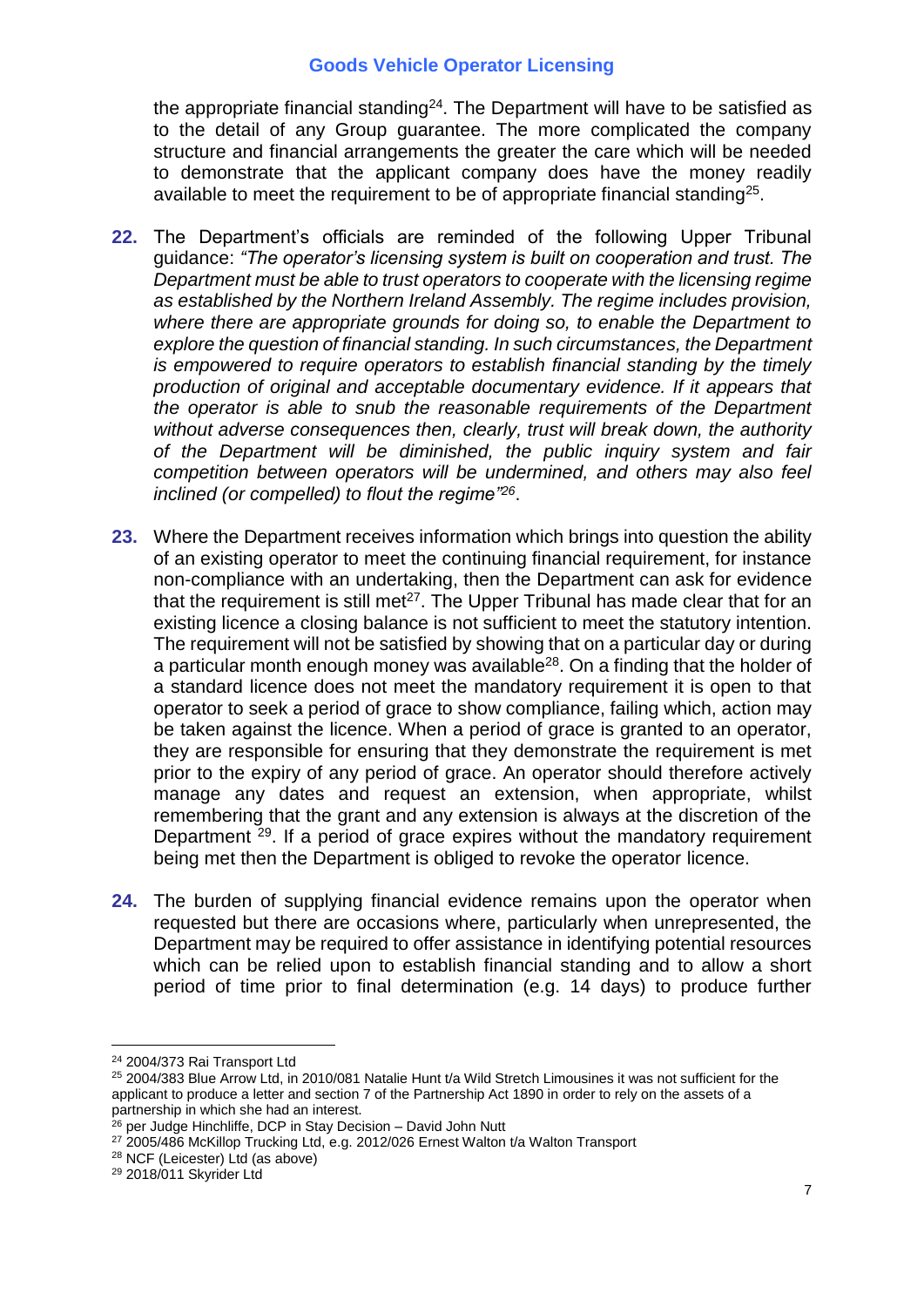evidence to support financial standing<sup>30</sup> but any approach has to ensure fairness to *all* operators<sup>31</sup>. The Upper Tribunal has indicated that persistent failure to comply with financial undertakings, especially following a warning, may provide compelling reasons for loss of repute/fitness<sup>32</sup>. Furthermore where, as a result of there being no evidence that the operator could meet the financial requirements, regulatory action resulting in revocation within one month of the decision has been held to be entirely reasonable<sup>33</sup>. A bare assertion that money is available or that the operator has written to the Department will not be sufficient evidence of compliance<sup>34</sup>.

**25.** The Department is entitled to carefully examine the terms of any loan or credit agreement and to establish that it is subject to terms which actually provide for the required sums to be drawn upon. Invoice finance or invoice agreements may be acceptable but only if accompanied by a copy of the signed agreement and a completed schedule signed on behalf of the finance company<sup>35</sup>.

<sup>&</sup>lt;u>.</u> 30 2011/022 Andrew John Chatter t/a AJC Vehicle Delivery & Collection, see also Practice Guidance and Instructions on Legal Entities for reference for instance to voluntary arrangements

<sup>&</sup>lt;sup>31</sup> 2011/022 Andrew John Chatter t/a AJC Vehicle Delivery & Collection

<sup>32</sup> LWB Ltd (as above)

<sup>33 2010/362</sup> Flowers 2000 Private Co Ltd t/a Cargo Carriers Transport

<sup>34</sup> 2012/016 JSO Logistics Ltd, 2012/032 TJR Scaffolding Ltd, and 2012/345 M E Kinsley t/a Diamond Fitzgerald **Travel** 

<sup>35</sup> Henry & Lynne Stanley (as above)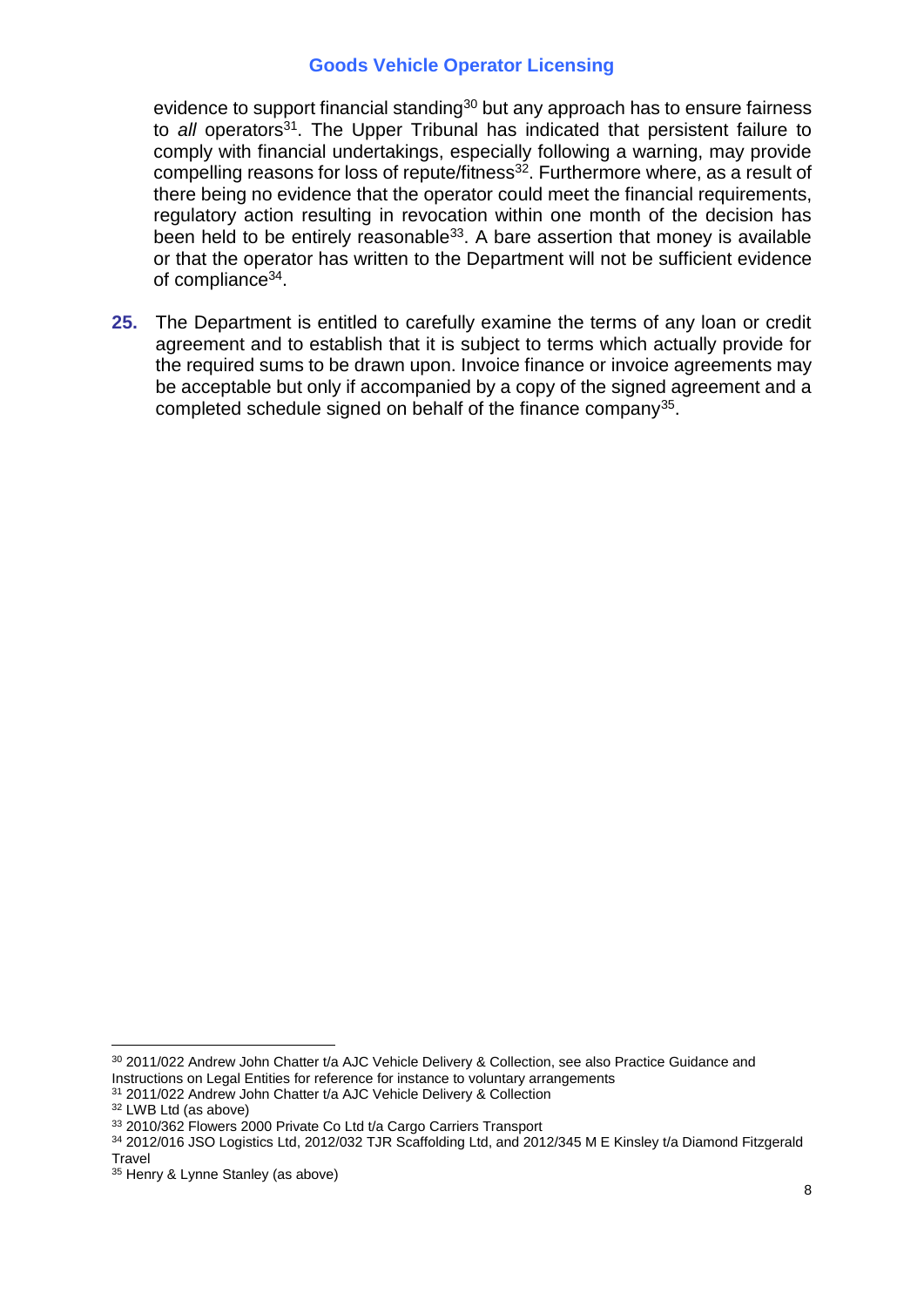## **INSTRUCTIONS**

- **26.** The Department issues the following Instructions. The above Guidance relates to matters which may affect an assessment of the financial position of an applicant or operator. These Instructions address the approach to be taken by staff acting on behalf of the Department and dictate the operation of delegated functions.
- **27.** The Department has taken account of the financial requirements and adopts the financial levels indicated for restricted licences in the table attached. The Department also accepts that checks should be applied equally to restricted licence holders.
- **28.** It is a condition of the licence that the Department is informed of any relevant changes within 28 days. This includes any changes to the mandatory requirements for a standard licence as set out in Article 3 of EC Regulation 1071/2009.
- **29.** The Department may call upon the assistance of a financial assessor when considering any complex financial question which appears to arise in relation to the exercise of the Department's functions under the Goods Vehicles (Licensing of Operators) Act (Northern Ireland) 2010, but this resource should be used sparingly<sup>36</sup>. It is for the Department to decide when a financial assessor is to be consulted and required to assist at a public inquiry (which must be referred to in the call-up letter).

## **Basis of Instructions**

- **30.** The following Instructions are issued to provide practical advice on the administrative arrangements to those who support the Department in fulfilling its statutory functions.
- **31.** The requirements for an applicant to demonstrate sufficient available finance at application may take effect in slightly different ways. Applicants for a standard goods licence must show that they meet the requirement for financial standing. The purpose of this requirement is to ensure that the holder of an operator's licence has the financial resources available so that its vehicles are safe to use on public roads and other road users are not put at risk by them and that it can compete fairly with other operators, within the constraints of the regulatory regime.
- **32.** Applicants for a restricted goods licence may be asked to show that arrangements for maintenance are not prejudiced by a lack of finance. As this can be key to ensuring safe operation the Department believes that this is not a disproportionate requirement and has directed that there should be checks on the availability of finance unless the applicant can show an alternative arrangement. In the case of an applicant for a restricted licence who intends to hire vehicles the onus will be on the applicant to not only show that there are

<sup>&</sup>lt;u>.</u> 36 See Practice Guidance and Instructions on Case Management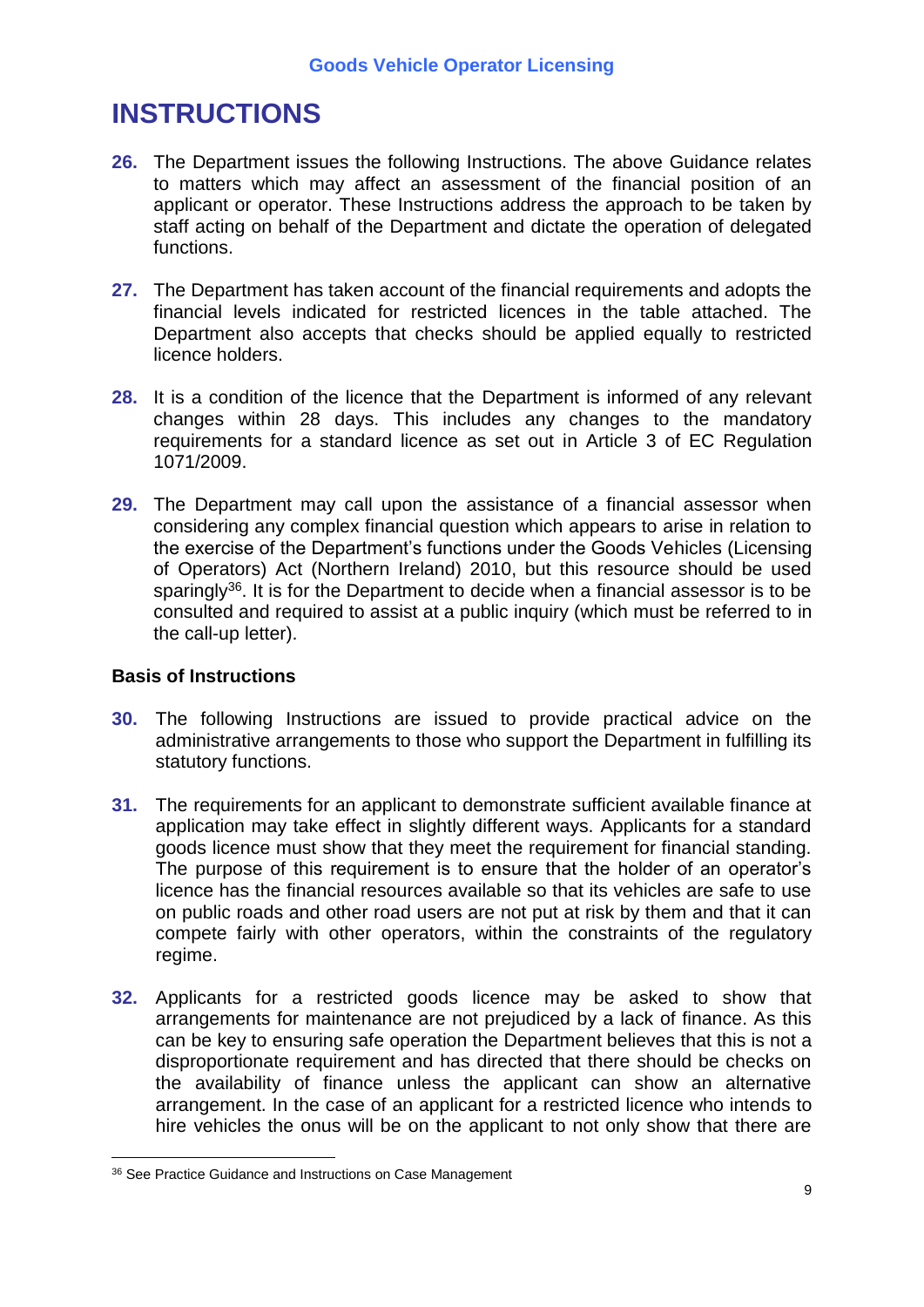satisfactory facilities and arrangements for maintaining the vehicles in a fit and serviceable condition but how they intend to ensure this. In assessing whether an applicant or existing restricted licence holder has arrangements to meet the continuing requirements under section 12C, which might also impact on road safety and/or fair competition, the Department expects there to be a check of the availability of finances as part of ensuring that the arrangements are satisfactory.

**33.** A finance condition or undertaking taken into account as part of the grant of a licence without a public inquiry will be dealt with by the Northern Ireland Central Licensing Office (NICLO). Any follow up within six months of the date of a public inquiry will be administered by TRU, beyond that staff in NICLO.

#### **Assessing availability of finance**

- **34.** Historically, in GB traffic commissioners have required the submission of bank statements for a three month period when operators and applicants are seeking to establish availability of finance but this approach has only given a historic analysis of the operator's financial position and has been of limited assistance to new applicants who may only be able to establish access to the required finances for a period of one month prior to the establishment of the business. The Department intends to follow the commissioners lead on this.
- **35.** The following approach is intended to implement the requirement of Article 7(1) of Regulation (EC) 1071/2009 that operators should meet the financial standing requirement at all times without creating a disproportionate burden on transport businesses. It is also intended to reflect the relevant case law regarding restricted goods licences, which indicates that the availability of finance is intended to cover emergencies outside some maintenance contracts. It will permit the Department to undertake a detailed scrutiny where it deems necessary.
- **36.** Each case must be considered on its individual merits. Much of the information below is already requested from applicants with respect to licences issued by NICLO. Further information, however, may be requested by the Department so that it may be completely satisfied that the requirements are met in all cases. Applicants for licences and existing operators are advised to comply quickly and accurately with any requests for information from staff acting on behalf of the Department.
- **37.** One of the most reliable indications of money being available is cash or a facility being held in a bank or credit union account of the licence holder over a period of time. This may be supplemented or substituted by the unused portion of any overdraft facility. Where evidence other than bank or credit union account, credit card statements, or annual accounts are relied upon this may be referred to the Head of TRU for consideration. Existing licence holders will be expected to show that they have met the continuing duty by producing evidence over a three month period. Subject to paragraphs 43 to 61 below the Department may accept sums made available to the operator, which can be turned into cash fairly quickly (within a month at most) if needed. In those circumstances the terms of the individual investment, policy or bond will need to be checked. The Department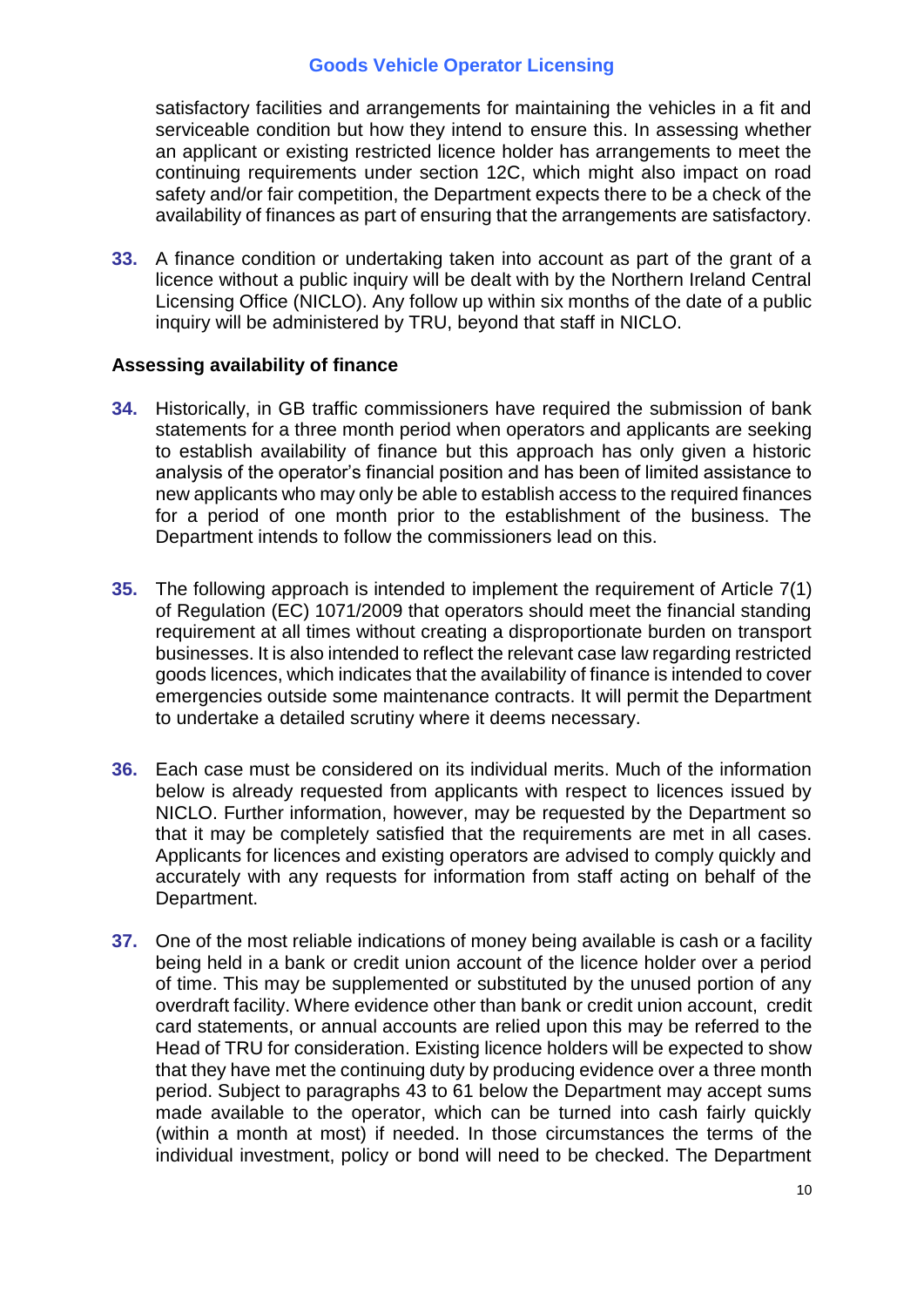might also accept a bank guarantee (not a simple letter but a formal business arrangement) or an insurance policy, including a professional liability insurance from a regulated financial institution, upon production of the agreement and terms. The evidence must be capable of addressing the legal test for availability. Availability of finance is a continuing obligation. Consequently, it is not disproportionate for the Department to require bank statements for a period of three months and/or any other financial evidence covering three months to be produced when an operator is called to public inquiry.

- **38.** If it is a new business and thus does not have sufficient statements, an opening or closing balance meeting the requirement can be accepted, but the licence must be made subject to a finance review after the grant of the licence in accordance with Annex 5.
- **39.** In all cases of a recent liquidation within the last three years, whilst an applicant might be able to provide evidence which meets the requirements, the report of the liquidator to the creditors must be requested. The contents may also be relevant to the consideration of fitness or repute<sup>37</sup>.
- **40.** Operators have historically been asked at the five-yearly review of their licence (see paragraph 9) to demonstrate that they continue to meet the requirement to be of the appropriate financial standing. They are accordingly sent a copy of Annex 4 for completion and return. Additional information may be requested. To reflect the position that, Regulation (EC) 1071/2009 allows after grant, for the annual submission of certified accounts to demonstrate that the continuing and mandatory requirement for financial standing can be satisfied the Department will accept the submission of these accounts. This allows for any variations in the coming year to be assessed as against those certified accounts as opposed to supplying additional financial evidence at the point of every application. If the established operator were to be unable to meet the continuing and mandatory requirement it would still be under an obligation to notify the Department.
- **41.** Any case in which there is doubt about whether an operator meets the requirements, which cannot be resolved by reference to these Instructions and annexes, is to be referred to the Department.

## **Amounts required**

**42.** Regulation 3 of the Goods Vehicles (Qualification of Operators) Regulations (Northern Ireland) 2012 makes clear that a standard licence granted under the Goods Vehicles (Licensing of Operators) Act (Northern Ireland) 2010 constitutes an authorisation to pursue the occupation of road haulage operator for the purposes of Regulation (EC) 1071/2009. As such references to national and international standard licences have been removed. The financial limits set by EU Regulation 1071/2009 are €9,000 for the first vehicle and €5,000 for each subsequent vehicle. For member states not participating in monetary union, the Regulation requires the equivalent in their currencies to be revised every year, using the euro exchange rate published in the *Official Journal of the European* 

<sup>&</sup>lt;u>.</u> <sup>37</sup> See Practice Guidance and Instructions on Good Repute and Fitness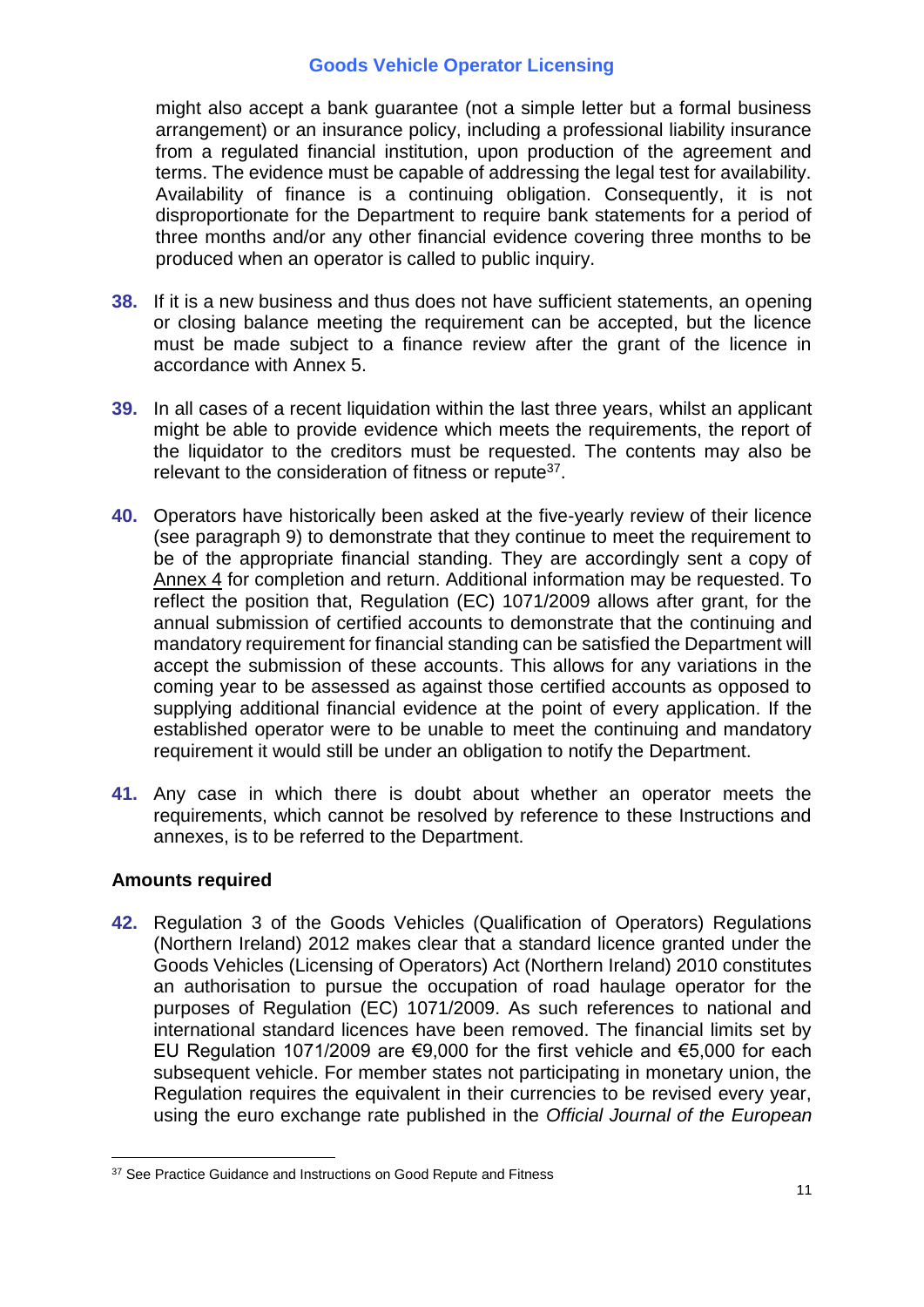*Union* on the first working day of October in the previous year. The rate will come into force on the following 1<sup>st</sup> January.

The rate from 1<sup>st</sup> January 2021:

| Licence type |                         | <b>Goods vehicles (GVs)</b> |
|--------------|-------------------------|-----------------------------|
| Standard     | First vehicle           | £8,000                      |
|              |                         | (no change from 2020)       |
|              | Each additional vehicle | £4,500                      |
|              |                         | (was £4,450)                |
| Restricted   | <b>First vehicle</b>    | £3,100                      |
|              |                         | (no change)                 |
|              | Each additional vehicle | £1,700                      |
|              |                         | (no change)                 |

**In calculating the sum required by Multiple Licence Holders or applicants, the sum required for the first vehicle should be applied only once across the licences.**

#### **Determining factors**

#### *Names on financial statements*

- **43.** The starting point is that all financial documents should be in the same name(s) as the applicant or licence holder<sup>38</sup>. In the case of partnerships or sole traders the financial evidence may, at the Department's discretion, be in a different name, but it must be supported by a statutory declaration (see example at Annex 2) signed as at the date of the application by the person(s) holding the money showing that it is available to other person(s). (This could apply, for instance, where a mother wishes to support a son, or if a wife wants a joint account to be available for her husband's business). A statement from a finance house to the effect that "I certify that funds of £XXX are available to Mr/Mrs X if needed" or the like is not acceptable, because such loans are usually only available at high rates of interest and as such the operator is unlikely to draw them down when the applicant's other finances are running short.
- **44.** In the case of a limited company the funds must be held within the company. A limited company protects the liability of its shareholders and is a separate legal entity from its directors. It is subject to statutory requirements regarding its ability to pay its debts. Whilst a statutory declaration is not appropriate for a limited company<sup>39</sup> or Limited Liability Partnership an application by a limited company or Limited Liability Partnership might be supported by a Group or cross-company guarantee<sup>40</sup>. This is usually evidenced by a deed which follows and must record a resolution by the Board of Directors of the company offering the guarantee

1

<sup>38</sup> Article 7.2 Regulation (EC) 1071/2009

<sup>39</sup> LWB Ltd (as above)

<sup>&</sup>lt;sup>40</sup> A cross guarantee will only be accepted between two or more related firms, such as groups of companies or a parent company and subsidiaries and affiliates.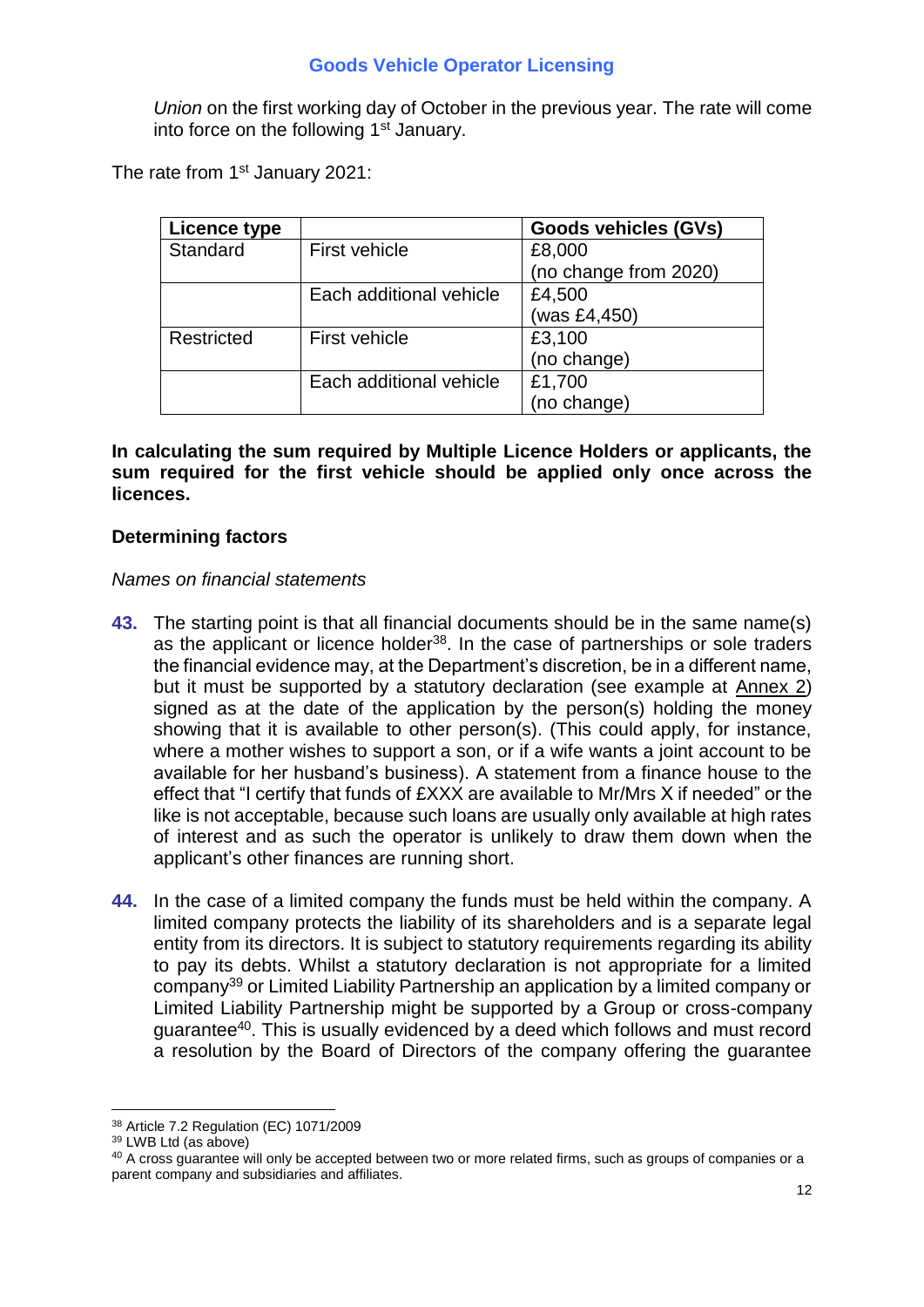itself. This type of arrangement must be referred to the Head of TRU to consider the merits and will require evidence of the financial standing of the guarantor.

- **45.** In assessing franchises a decision will depend on the actual relationship between the franchiser and franchisee. The franchise package may include the provision of vehicles, subsequent maintenance, and even the provision of an operating centre. The franchisee may have committed all of their available resources to purchase the franchise. The Department, however, must still be satisfied that the relevant financial criteria are met and that the vehicles will be properly maintained.
- **46.** In these circumstances the available finance of the franchiser may be of equal or greater relevance than that of the franchisee. Where the franchisee holds a licence the appropriate checks can be made. It is more difficult where they are not, although of course, it is likely that the franchiser will be incorporated and thus have available published accounts. In the case of an applicant the onus is on the applicant to satisfy the Department that the financial requirements are met. In the case of an existing licence the operator will be aware of the consequences if the Department cannot be satisfied that the requirement is met and is obliged to offer assistance. The initial approach is to consider the terms of the agreement between the parties to ensure that this includes provision for the maintenance of the vehicles etc. The Department will also require evidence that the franchisee has sufficient funds to cover any immediate charges or subscription.

#### *The types of evidence to be taken into account*

- **47.** Where bank, credit union, or building society statements are relied upon they should generally be assessed over a period of time (see Annex 5 and below). If an operator holds or is applying for licences in GB as well as NI, the financial requirement is to be assessed on each licence but the 'first vehicle' will only be counted once.
- **48.** Where on application (new or variation) bank, credit union, or building society accounts are relied upon, due to difficulties with authenticating documents, original statements must be supplied for the past 28 days, the last balance of which must not be more than two months from the date of receipt of the application. At five yearly continuation, an operator may be requested to submit three months' worth of bank statements, the last balance of which must not be more than two months from the date of continuation.

The average balance over this period will be calculated, (see Annex 5) and added to any overdraft or credit facility demonstrated by a formal written commitment by the bank, etc. An offer of such a facility will not suffice. If the average balance is negative, this will be subtracted from the overdraft limit to find the available finance. Building society accounts will only be acceptable if funds can be drawn down within one month. If more than one account is offered, the amount available to demonstrate financial standing is the sum of the amounts calculated as above. Unusually large deposits/withdrawals which have influenced the balance might lead to further enquiries and a request for an explanation from the applicant/operator. The Department might ultimately decide to discount these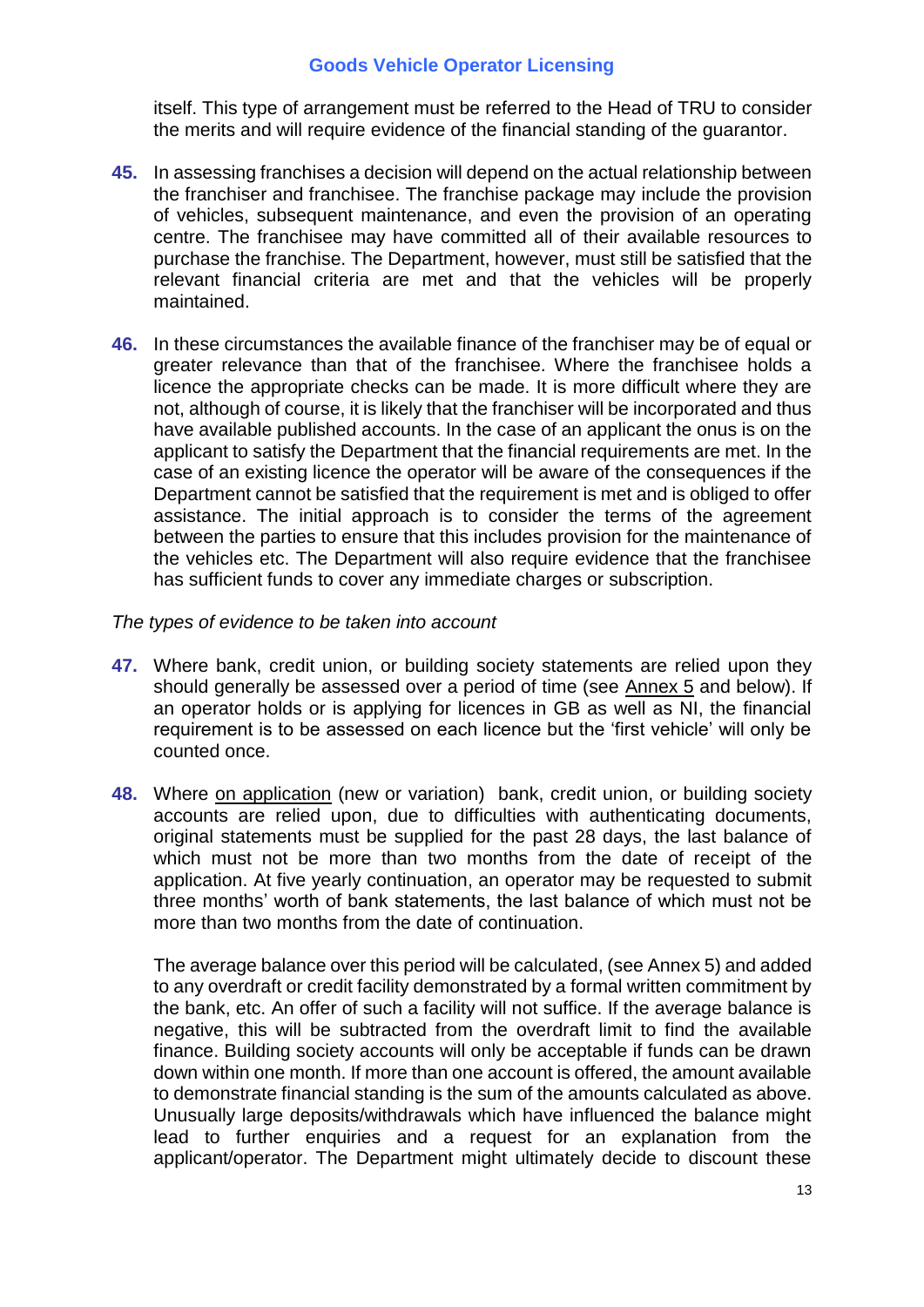deposits/withdrawals from the balance. If there is any doubt as to the source of funds this should be referred to the Head of TRU.

As stated above, internet statements can be uploaded with digital applications, however, authenticated statements may subsequently be requested. In those circumstances the applicant will need to have them endorsed by the relevant bank. A stamp and signature from the relevant bank, credit union, or building society will be accepted by the Department. Similarly where copies have been scanned and sent the Department and staff acting on its behalf reserve the right to request the original documents to be sent.

Credit card accounts (in the same name as the applicant or licence holder) must also be supported by original documents to show that over the same 28 day period the funds available meet the criteria. As with other forms of financial evidence electronic copies of electronic documents and internet statements can be uploaded with digital applications, however, original documents may subsequently be requested for authentication purposes. In the case of internet statements a stamp and signature from the relevant bank, credit union, or building society will be accepted by the Department. Where a credit card account is the sole source of evidence to prove the availability of finance the Department is entitled to ask why there is no other evidence of banking facilities available.

- **49.** For new applications, if the applicant has a new business and thus does not have statements for the 28 day period, a closing balance meeting the requirement may be accepted, with an explanation regarding the source of funds but it is likely that the Department will require the operator to submit further financial evidence within a specified period after the date of grant (likely to be six to 12 months).
- **50.** Alternatively a working capital loan facility and/or a revolving credit agreement with minimum monthly repayments and/or a formal surety may be accepted as evidence of available finance. The terms of any agreement will need to be considered. In the case of a 12 month period committed working capital loan facility it should be:
	- available up to a maximum required amount to meet legislative requirements
	- available for multiple drawings in a 12 month period
	- convert to a 12 month fixed term loan for any amount drawn
	- be renewable annually by notice from the bank
	- be available to limited companies, and
	- have no minimum or maximum amount, up to agreed facility limit

A revolving credit agreement must refer to the revolving credit facility, have an agreed facility (credit) limit and show sufficient amounts to be drawn upon to meet repair and maintenance costs. Invoice Finance or Invoice agreements may also be accepted but only if accompanied by a copy of the signed agreement and a completed schedule signed on behalf of the finance company (Annex 3). Guarantees are to be considered on their merits by the Department, subject to establishing the financial availability of the guarantor. The derogation in paragraph 2 of Article 7 of EC Regulation No. 1071/2009 allows the Department to take account of a bank guarantee or insurance provided by a financial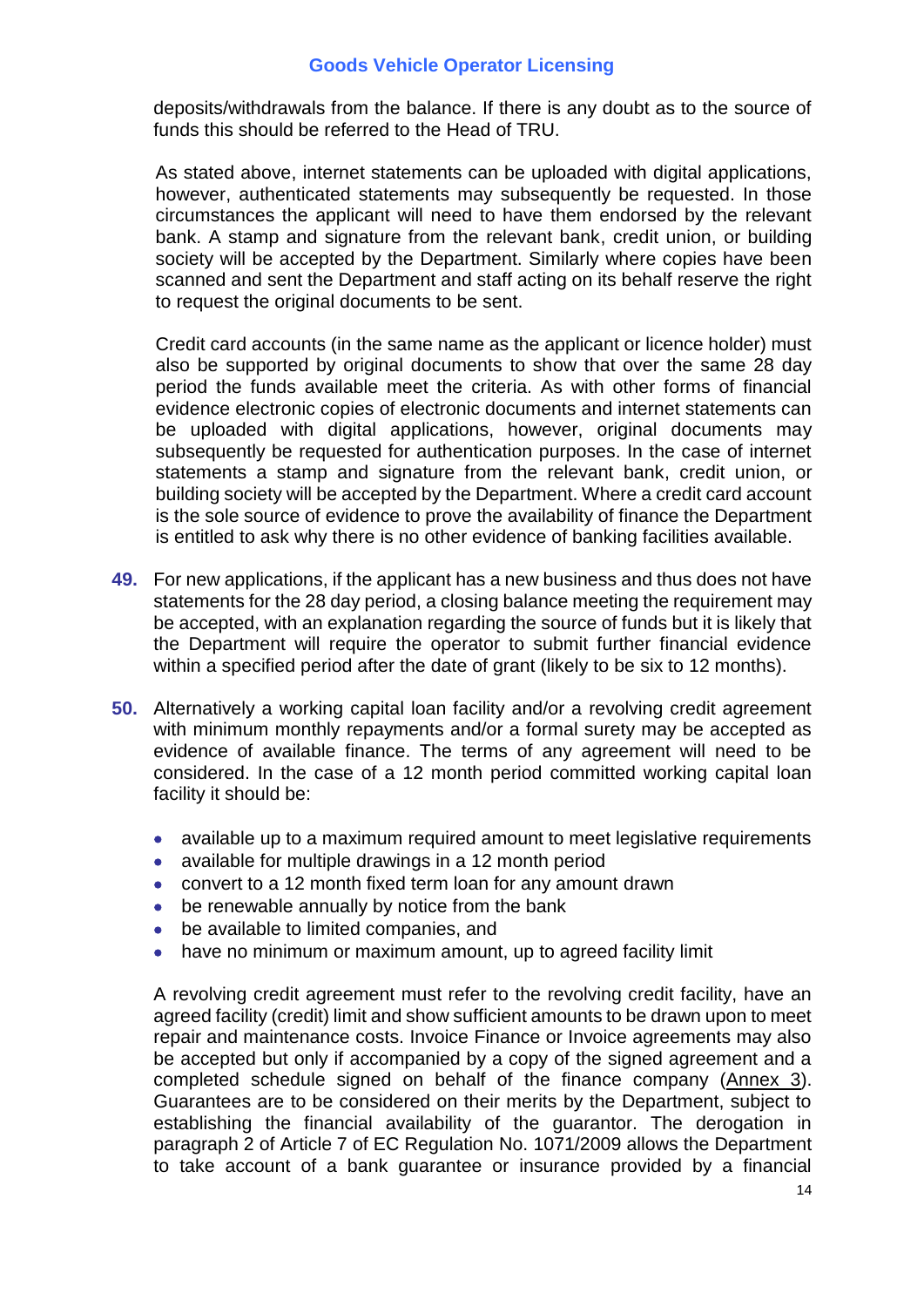institution subject to paragraph 1 of the Article, which requires a standard licence operator to be "at all times" able to meet its financial obligations. It goes on to refer to an annual audit. These provisions do not specifically apply to restricted licences.

- **51.** The providers of financial services may need to be licensed. For instance the Consumer Credit Act 1974 requires businesses that offer goods or services on credit or lend money, or are involved in activities relating to credit or hire, to be licensed by the Office of Fair Trading. A credit licence is not needed if the business is only planning to accept credit cards issued by other businesses and only deals with limited companies. Owner-driver contracts must be referred to the Department for consideration as to whether a Section 20 condition should be made. The financial requirement is not reduced in the case of contract or lease hire vehicles whose maintenance is included in the hire charge, since there are often substantial penalty clauses within hire agreements which would have to be met if, for instance, the operator wanted to return the vehicles early upon the loss of a contract. The financial requirement is primarily for the purpose of working capital.
- **52.** On application (new or variation) and at five yearly continuation, the latest annual accounts can also be submitted as a substitute for bank statements. They will only be accepted, to a date not more than 18 months prior to the date of application / licence check<sup>41</sup>, where they have been audited by a duly accredited person (as set out at Annex 7).
- **53.** Generally a company will only be exempt from providing audited accounts where the entity meets the definition of a small company. In such cases, under Regulation (EC) 1071/2009, the Department may accept annual profit and loss accounts and balance sheets or a statement of an opening balance if they are certified<sup>42</sup> by a properly accredited person as set out at Annex 7.A company is defined as small if it meets two out of three of the following criteria for two consecutive years (for accounting periods commencing on or after 1st January 2016 and is not considered ineligible by an exclusion)<sup>43</sup>:
	- an annual turnover of no more than £10.2M, which may be subject to statutory uprating
	- assets worth no more than £5.1M
	- 50 or fewer employees on average

Draft accounts can be very unreliable and should only be accepted pending receipt of signed documents within two months confirming no material changes.

**54.** Subsidiary companies may be exempt from mandatory auditing of accounts if the subsidiary meets all of the specified conditions<sup>44</sup>. The continuing nature of this

<u>.</u>

<sup>41</sup> A new UK-Irish Generally Accepted Accounting Practice prepared by the Charity Commission and the Office of the Scottish Charity Regulator from 1<sup>st</sup> January 2015

<sup>&</sup>lt;sup>42</sup> See Paragraph 10 above for definition of Audited and Certified Accounts

<sup>43</sup> **Chapter 1 of Part 15 of Companies Act 2006**

<sup>44</sup> Conditions: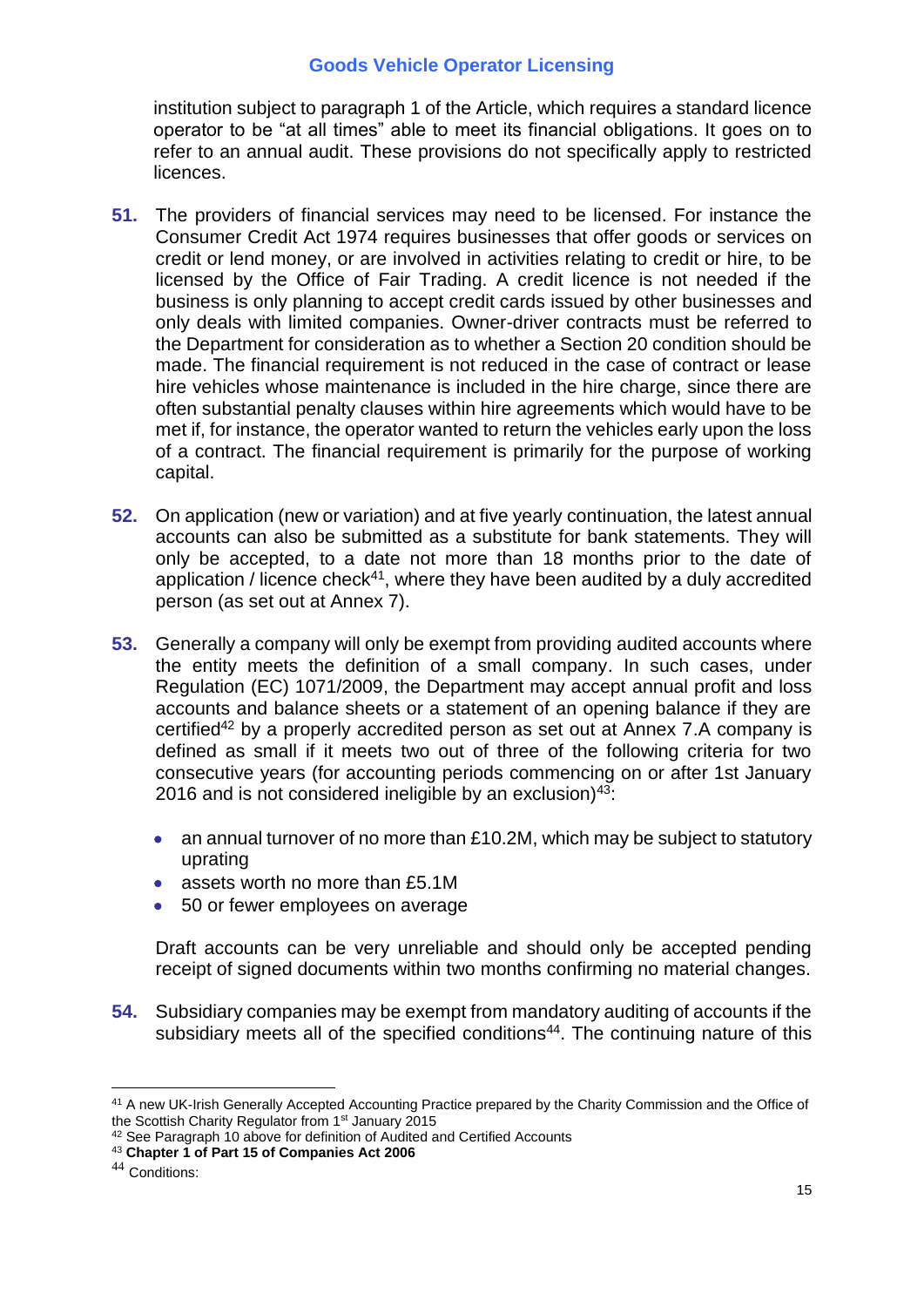obligation on standard operators is demonstrated by Article 7.1 of Regulation (EC) 1071/2009, which requires that the undertaking *shall demonstrate on the basis of annual accounts certified by an auditor or duly accredited person that, every year, it has at its disposal capital and reserves* to the prescribed sum. Article 7.2 allows derogation so that other forms of finance check can be undertaken and the Upper Tribunal has warned against reliance on 'snapshots' in that context.

- **55.** The financial accounts for all other businesses, whether audited or not, should be examined as additional evidence of financial stability. This will highlight any insolvent trading positions or unpaid taxes such as PAYE/NI/VAT etc. (a sign of cash flow problems), which may contradict the position shown by the operator's bank statements.
- **56.** Where any type of accounts are relied upon it is always open to the Department to seek a further check of finances either by way of a condition upon grant or an undertaking where it is considered appropriate, for example, there has been a previous history of previous entities or a previous history of non-compliance.
- **57.** It is open to the Department to consider financial accounts for all other types of business entities (i.e. not companies) whether audited or not. This might highlight any insolvent trading positions or unpaid taxes such as PAYE/NI/VAT etc. and may indicate cash flow problems. Where accounts contradict the impression given by the bank statements the Department might ask for further enquiries to be made. Applicants and operators are to be reminded of the need to reply to these further enquiries in a timely manner.
- **58.** Annex 1 offers a quick reference guide to the starting point for different types of legal entity. It must be read in conjunction with the Instructions above.
- **59.** The following are not generally acceptable as evidence and must be referred to the Department for consideration:
	- cash is rarely appropriate since it cannot be demonstrated to 'belong' to the applicant, but may occasionally be accepted for a limited number of applicants who claim to deal exclusively in cash
	- bank letters (other than formal overdrafts)

.

<u>.</u>

<sup>(</sup>a) the parent undertaking is established under the law of an EEA state; (b) company's shareholders have unanimously agreed to dispense with an audit in that financial year; (c) the parent has given a statutory guarantee of all the subsidiary's outstanding liabilities at the end of the financial year; (d) the subsidiary is included in the consolidated accounts drawn up by the parent undertaking in accordance with Directive 83/349/EEC (the Seventh Company Law Directive); (e) use of this exemption must be disclosed in the notes on the consolidated accounts drawn up by the parent; (f) following documents must be filed by the subsidiary's directors at Companies House on or before the account date: i) written notice of the agreement in (b); ii). a statement by the parent that it guarantees the subsidiary company under the particular section of the Act; iii). a copy of the consolidated report and accounts referred to in d) and the auditor's report on those accounts; (g) the company is not quoted within s385(2) of the Companies Act, i.e. on an official list under the Financial Services and Markets Act 2000, or held by an EEA State, or the Nasdaq; (h) it is not an authorised insurance company, a banking company, an e-Money issuer, a MiFID investment firm or a UCITS management company, or carries on insurance market activity; and (i) it is not a trade union or an employer's association.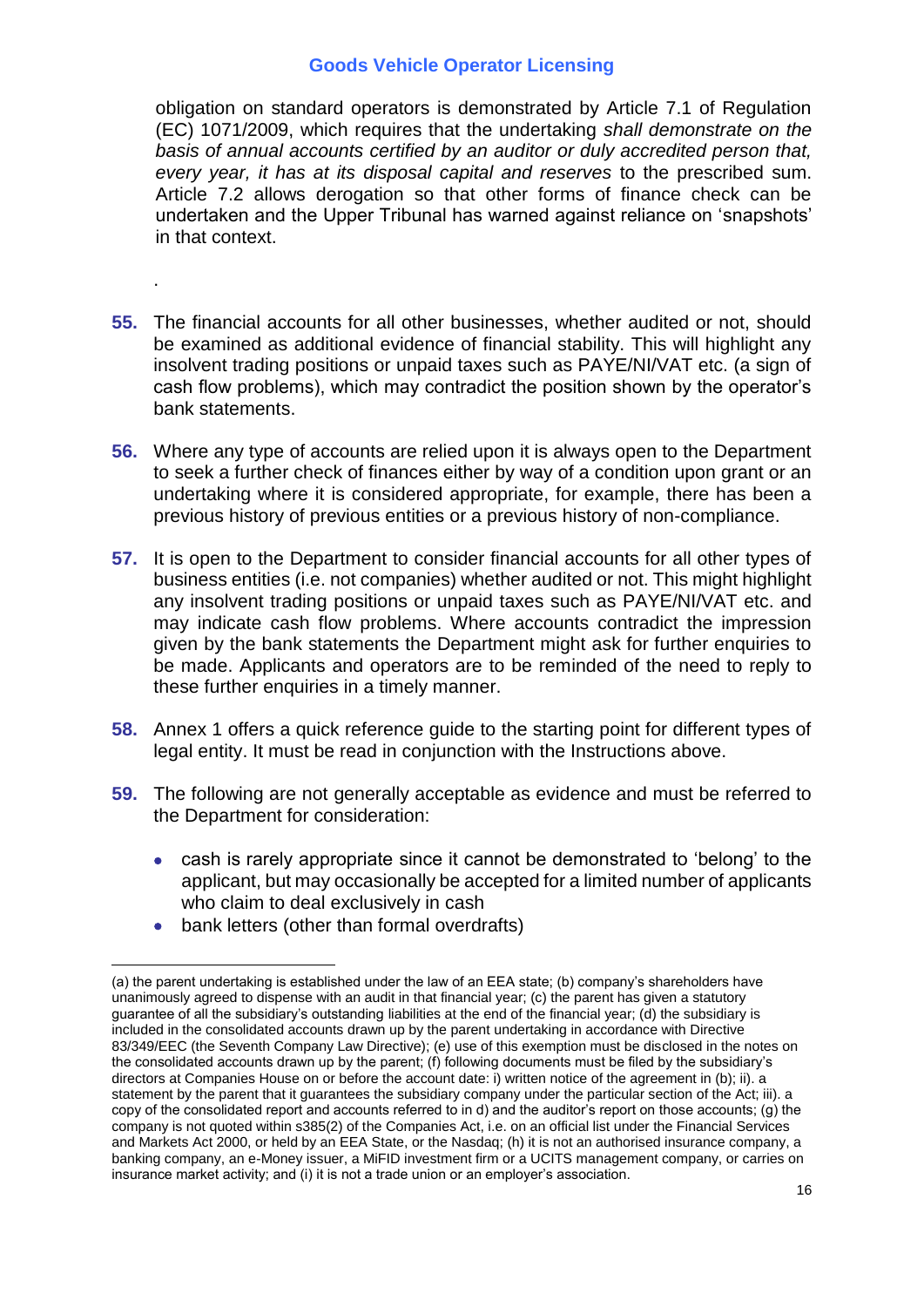- children's accounts as the contents cannot be demonstrated to 'belong' to the applicant and may be held in trust for the named child
- shares, saving bonds, PEPs/ISAs, savings certificates, insurance policies (see above), unless accompanied by a letter from an accountant/financial advisor certifying the current encashment values (except for shares quoted in the daily press which the Department's staff can easily ascertain), and the notice required to cash them, which must be no more than one month. It is noted that banks generally accept no more than 75% of the quoted worth of stocks and shares
- physical assets such as livestock or perishable goods which might reduce in value quickly will not usually be accepted. Other 'real assets' such as property, plant and machinery can be taken into account if their disposal would not reduce the ability of the operator to operate efficiently and profitably. This may mean examining the impact on an operator's overheads. Where an operator proposes to rely on this type of asset reliable evidence of its value and the market may be required. It is for the operator to satisfy the Department as to ownership
- aged debt registers or records of debts owing to the applicant or operator as these do not demonstrate how quickly the funds might be obtained
- **60.** The requirement is to provide evidence of available capital and reserves. The financial requirement is not reduced in the case of contract or lease hire vehicles whose maintenance is included in the hire charge, since there are often substantial penalty clauses within hire agreements which would have to be met if, for instance, the operator wanted to return the vehicles early upon the loss of a contract.
- **61.** If the Department decides to consider financial evidence at a hearing or meeting then the operator will be required to produce bank or equivalent statements for a period of three months, as per Annex 5. The original evidence of available finance can be returned to the operator on the day of the public inquiry after it has been scanned onto the Vehicle Operator Licensing system, to be retained and destroyed in line with the Department's data retention policy. This will ensure that relevant evidence is available in the event of an appeal or other challenge.

## *Period of grace*

<u>.</u>

**62.** Where a standard licence holder cannot demonstrate financial standing, Regulation (EC) 1071/2009 allows but does not require the Department to provide a period of time to rectify the situation<sup>45</sup>. The operator may be given a limited time to make written representations before the Department decides whether to allow time for rectification and for what period by way of a notice served under the legislation. On receipt of evidence from DVA, DVSA, the Courts or other reputable sources that there are outstanding sums owed to a Court, then a request for an explanation and for proof of available finances should be sent to the operator before being submitted to the Department. As per the Upper Tribunal: "*In our view, when considering whether or not to grant a period of grace,* 

<sup>45</sup> See Practice Guidance and Instructions on Legal Entities, for instance, companies which find themselves in difficulties can seek to avoid insolvency proceedings by entering into a company voluntary arrangement (CVA) with creditors.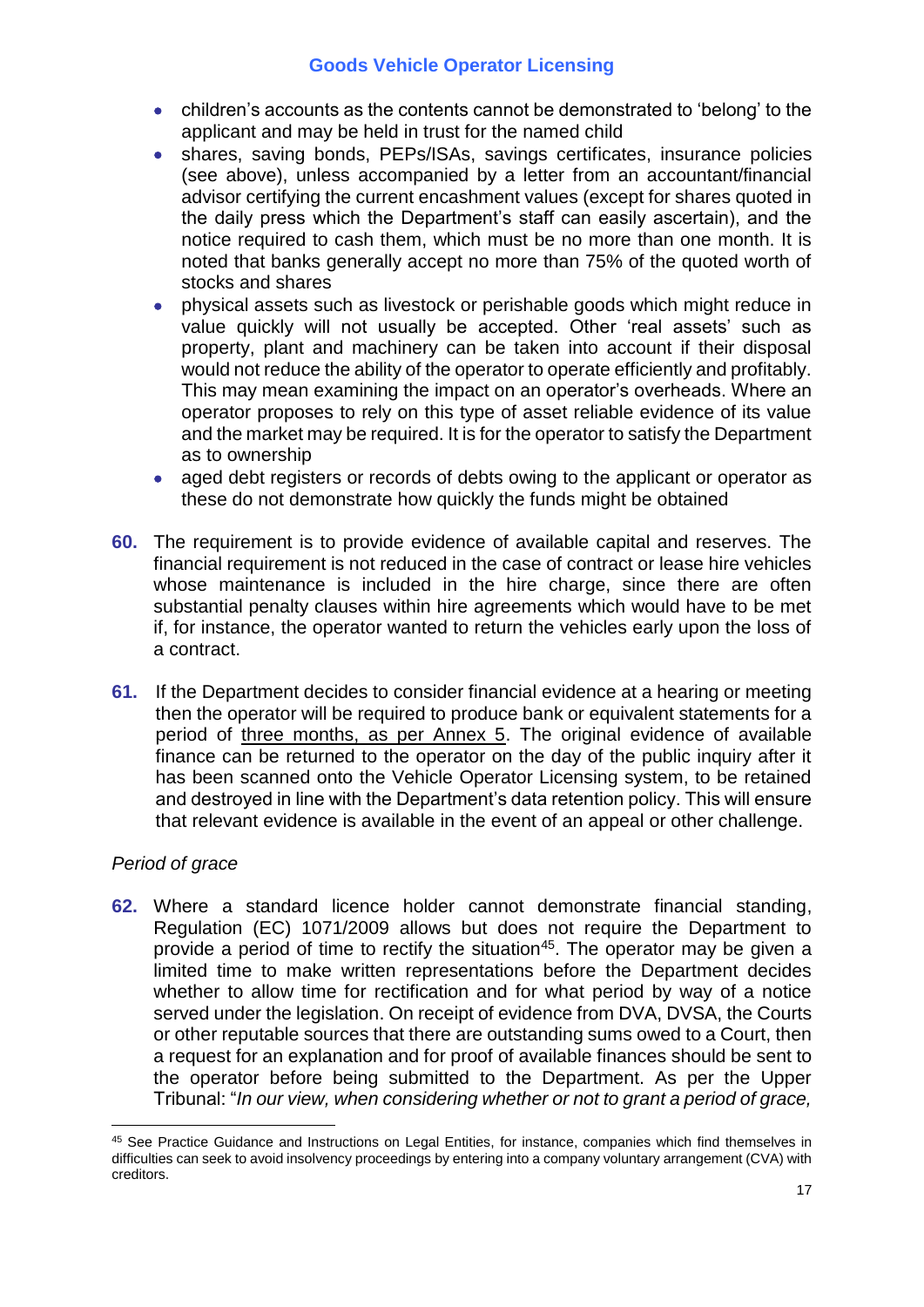*Traffic Commissioners will need some tangible evidence, beyond mere hope and aspiration, that granting a period of grace will be worthwhile, and that there are reasonable prospects for a good outcome. Some sort of analysis along these lines will be necessary because, amongst other reasons, Traffic Commissioners*  have to decide how long to grant. Moreover, as with a stay, there is no point in *granting a period of grace if the likely effect is just to put off the evil day when regulatory action will have to be taken"*<sup>46</sup> . The maximum periods allowed under the legislation are as follows:

| Shortcoming                      |                   | <b>Maximum Period of Grace</b>                                                         |
|----------------------------------|-------------------|----------------------------------------------------------------------------------------|
| Transport                        | Departure         | 6 months                                                                               |
| Manager                          |                   |                                                                                        |
|                                  | Death or physical | $6 + 3$ months                                                                         |
|                                  | incapacity        |                                                                                        |
| Effective & Stable Establishment |                   | 6 months                                                                               |
| <b>Financial Standing</b>        |                   | months to demonstrate that the<br>6<br>requirement will be met on a permanent<br>basis |

## **Transport Regulation Unit**

01 May 2020

<sup>&</sup>lt;u>.</u> <sup>46</sup> 2014/008 Duncan McKee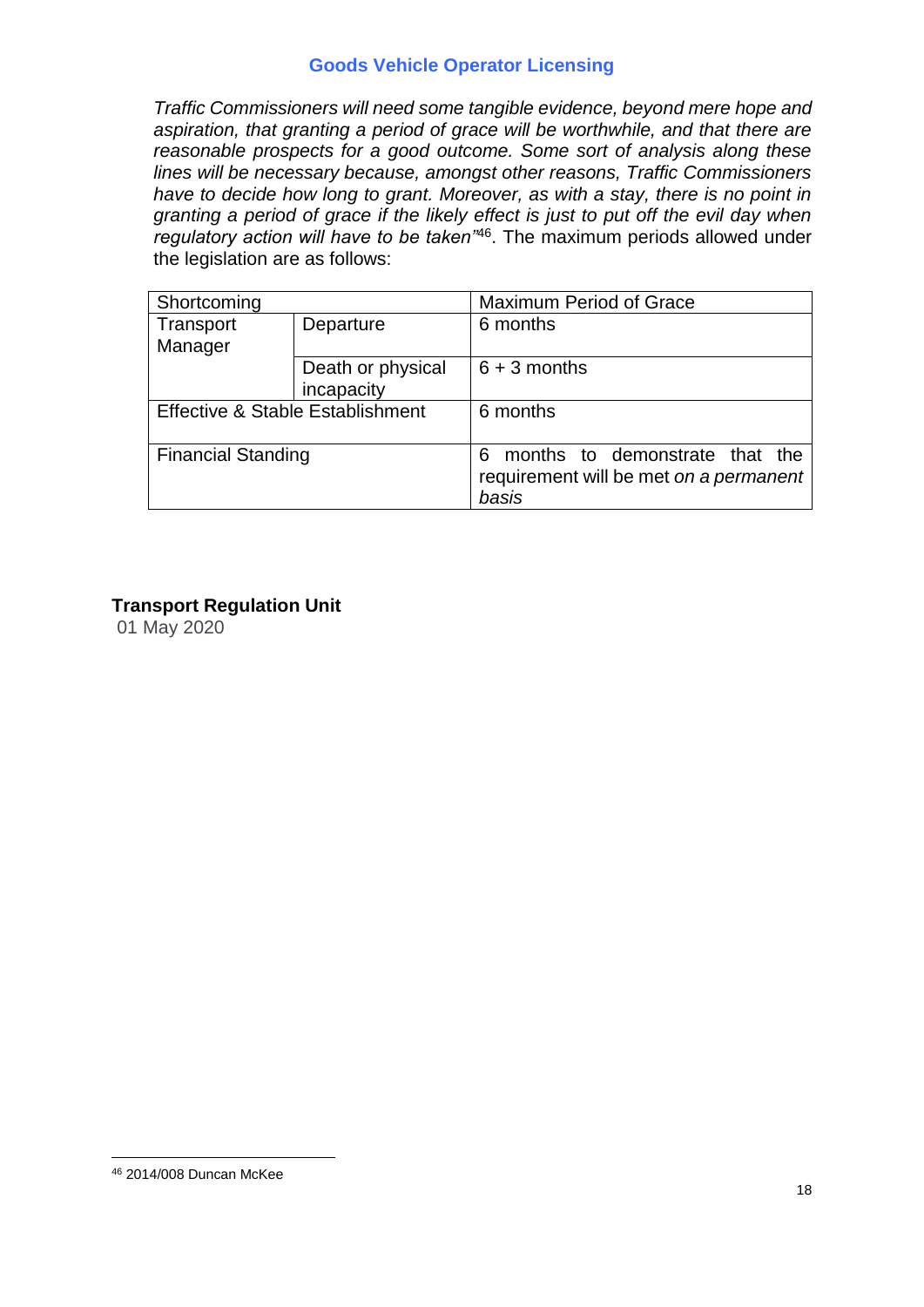## **ANNEX 1: SOURCES OF FINANCIAL EVIDENCE**

| Sole Trader and unincorporated entities                                                                                                                                                                                                                                                                                                                                                                                                                                                                                                                                                                                                                                                                                                                                                                                                                 |                                                                                                                                                                                                                                                                                                                                                                                                                                                                                                                                                                                        |  |
|---------------------------------------------------------------------------------------------------------------------------------------------------------------------------------------------------------------------------------------------------------------------------------------------------------------------------------------------------------------------------------------------------------------------------------------------------------------------------------------------------------------------------------------------------------------------------------------------------------------------------------------------------------------------------------------------------------------------------------------------------------------------------------------------------------------------------------------------------------|----------------------------------------------------------------------------------------------------------------------------------------------------------------------------------------------------------------------------------------------------------------------------------------------------------------------------------------------------------------------------------------------------------------------------------------------------------------------------------------------------------------------------------------------------------------------------------------|--|
| All financial documents should be in<br>the same name as the applicant or<br>licence holder.                                                                                                                                                                                                                                                                                                                                                                                                                                                                                                                                                                                                                                                                                                                                                            | The Department may allow documents<br>in a different name, but this must be<br>supported by a statutory declaration<br>signed by the person(s) holding the<br>money showing that it is available to<br>other person(s). Evidence of the<br>availability of the funds belonging to<br>the person making the offer must be<br>seen. (This method of financing could<br>apply, for instance, where a mother<br>wishes to support a son, or if a wife<br>wants a joint account to be available<br>for her husband's business, but is not<br>generally suitable for larger<br>enterprises.) |  |
| For new and variation applications<br>original or certified copies of any<br>bank, credit union, or building society<br>accounts statements must be<br>supplied for the last 28 days. For<br>existing operators at licence<br>continuation stage, statements for<br>three months may be required. The<br>average balance will be calculated,<br>and added to any overdraft or credit<br>facility demonstrated by a formal<br>written commitment by the bank, etc.<br>If more than one account is offered,<br>the amount available to demonstrate<br>financial standing is the sum of the<br>amounts calculated as above.<br>Invoice finance agreements are<br>acceptable, but only if accompanied<br>by confirmation of available balances<br>not drawn down averaged over a<br>three-month period. The complete<br>agreement will need to be examined. | If it is a new business and does not<br>have statements for 28 days, a closing<br>balance which meets the level<br>required may be accepted and should<br>be accompanied by an explanation<br>regarding the source of funds.<br>The Department reserves the right to<br>request the original documents to be<br>sent.                                                                                                                                                                                                                                                                  |  |
| Owner-driver contracts must be<br>referred to the Department for<br>consideration as to whether any<br>additional conditions should be<br>applied.                                                                                                                                                                                                                                                                                                                                                                                                                                                                                                                                                                                                                                                                                                      |                                                                                                                                                                                                                                                                                                                                                                                                                                                                                                                                                                                        |  |
| Annual accounts or a statement of<br>opening balance provided they are<br>certified by a properly accredited<br>person                                                                                                                                                                                                                                                                                                                                                                                                                                                                                                                                                                                                                                                                                                                                  |                                                                                                                                                                                                                                                                                                                                                                                                                                                                                                                                                                                        |  |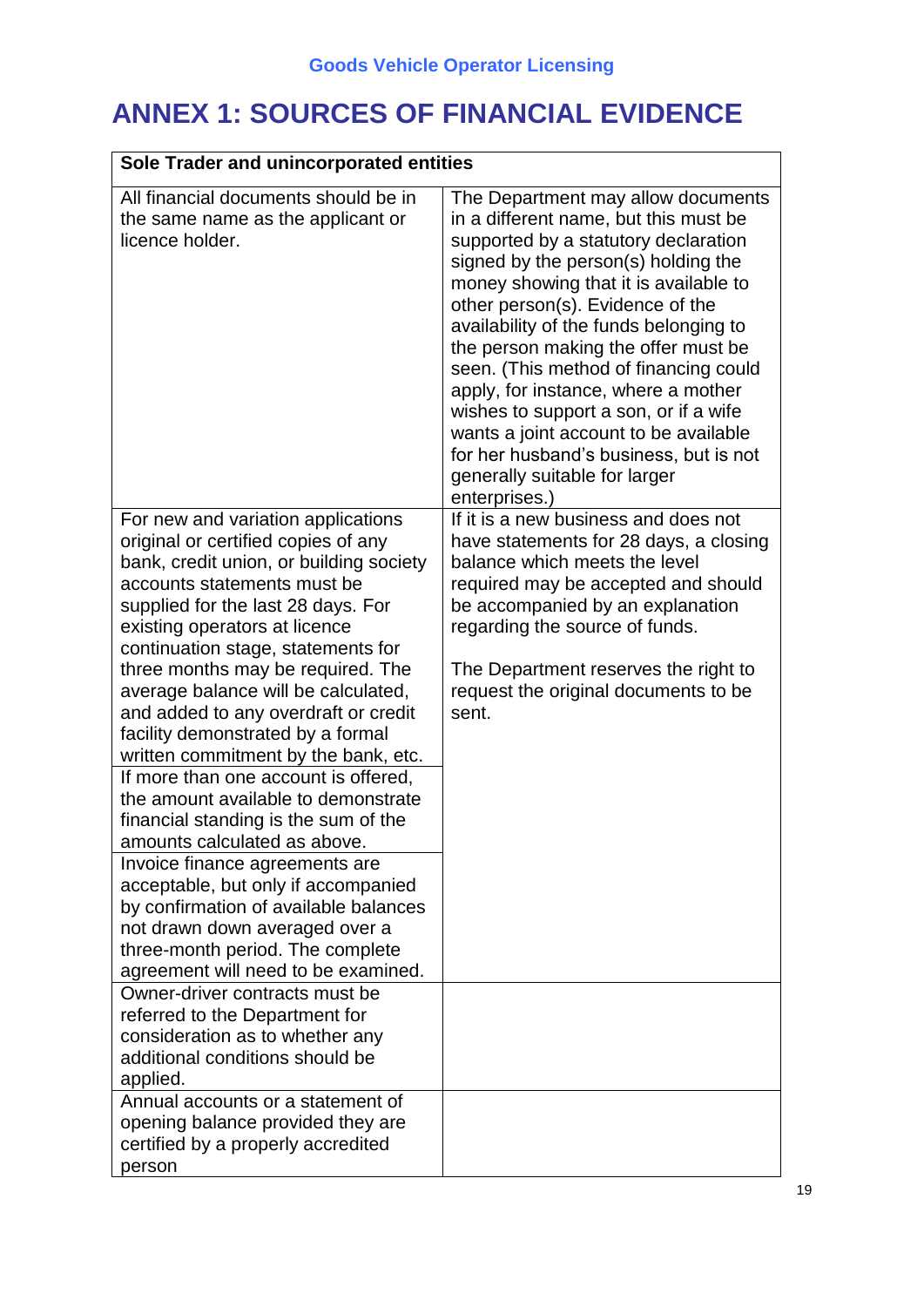| <b>Partnerships (not LLPs)</b>                                                                                                                                                                                                                                                                                                                                                                                                                                                                                                                                                                                                                                                                                                                                                                                                                          |                                                                                                                                                                                                                                                                                                                       |
|---------------------------------------------------------------------------------------------------------------------------------------------------------------------------------------------------------------------------------------------------------------------------------------------------------------------------------------------------------------------------------------------------------------------------------------------------------------------------------------------------------------------------------------------------------------------------------------------------------------------------------------------------------------------------------------------------------------------------------------------------------------------------------------------------------------------------------------------------------|-----------------------------------------------------------------------------------------------------------------------------------------------------------------------------------------------------------------------------------------------------------------------------------------------------------------------|
| All financial documents should be in<br>the same name(s) as one or both of<br>the applicants or licence holders.                                                                                                                                                                                                                                                                                                                                                                                                                                                                                                                                                                                                                                                                                                                                        | The Department may allow<br>documents in a different name, but<br>this must be supported by a statutory<br>declaration signed by the person(s)<br>holding the money showing that it is<br>available to other person(s). Evidence<br>of the availability of the funds                                                  |
|                                                                                                                                                                                                                                                                                                                                                                                                                                                                                                                                                                                                                                                                                                                                                                                                                                                         | belonging to the person making the<br>offer must be seen. (This method of<br>financing could apply, for instance,<br>where a mother wishes to support a<br>son, or if a wife wants a joint account<br>to be available for her husband's<br>business, but is not generally suitable<br>for larger enterprises.)        |
| For new and variation applications<br>original or certified copies of any<br>bank, credit union, or building society<br>accounts statements must be<br>supplied for the last 28 days.<br>For existing operators at licence<br>continuation stage, a statement for<br>three months may be required The<br>average balance will be calculated,<br>and added to any overdraft or credit<br>facility demonstrated by a formal<br>written commitment by the bank, etc.<br>If more than one account is offered,<br>the amount available to demonstrate<br>financial standing is the sum of the<br>amounts calculated as above.<br>Invoice finance agreements are<br>acceptable, but only if accompanied<br>by confirmation of available balances<br>not drawn down averaged over a<br>three-month period. The complete<br>agreement will need to be examined. | If it is a new business and does not<br>have statements for 28 days, a<br>closing balance which meets the level<br>required may be accepted and should<br>be accompanied by an explanation<br>regarding the source of funds.<br>The Department reserves the right to<br>request the original documents to be<br>sent. |
| Annual accounts or a statement of<br>opening balance provided they are<br>certified by a properly accredited<br>person                                                                                                                                                                                                                                                                                                                                                                                                                                                                                                                                                                                                                                                                                                                                  |                                                                                                                                                                                                                                                                                                                       |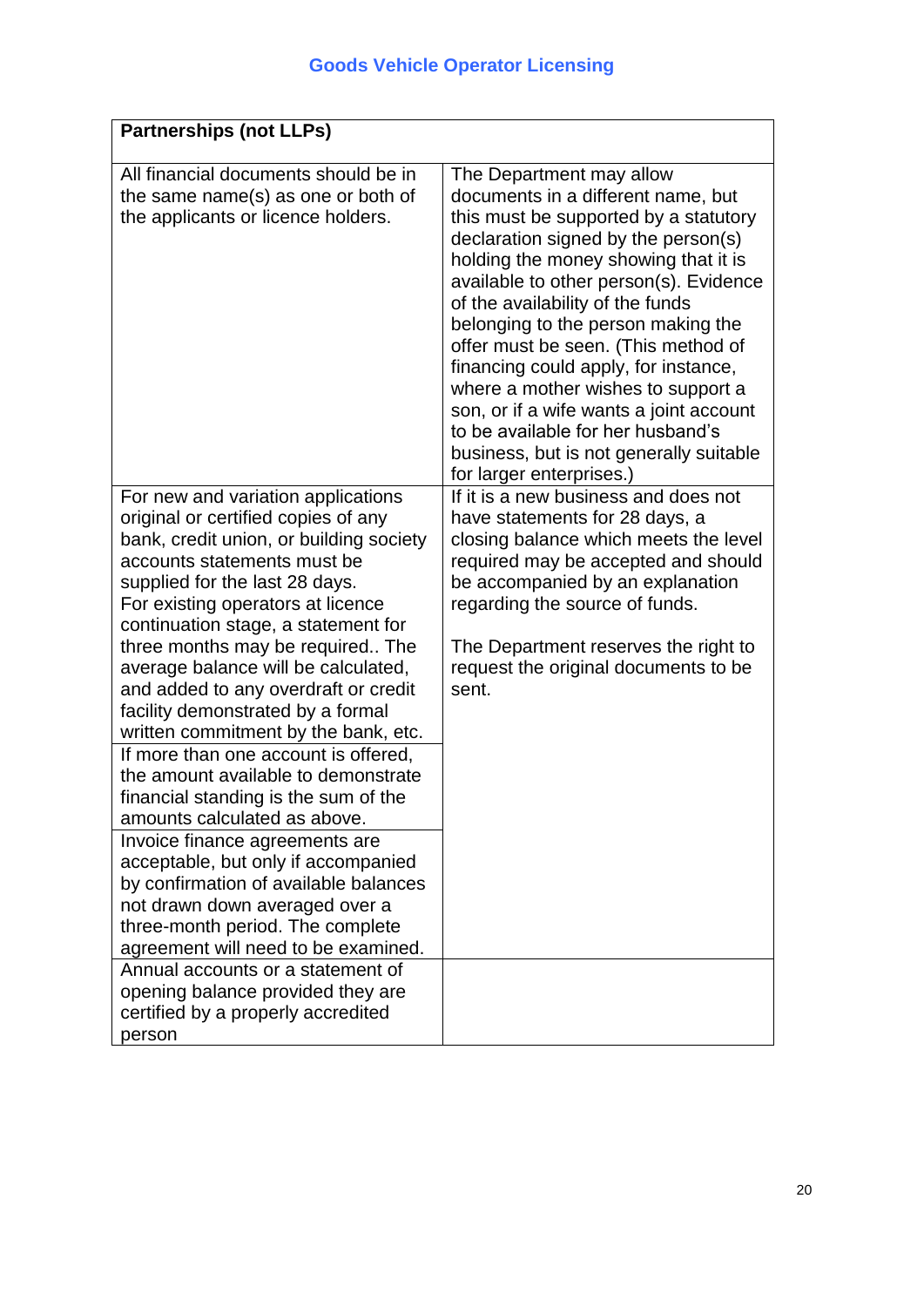| Limited companies and Limited Liability Partnerships (LLPs)                                                                                                                                                                                                                                                                                                                                                                |                                                                                                                                                                                                                        |  |
|----------------------------------------------------------------------------------------------------------------------------------------------------------------------------------------------------------------------------------------------------------------------------------------------------------------------------------------------------------------------------------------------------------------------------|------------------------------------------------------------------------------------------------------------------------------------------------------------------------------------------------------------------------|--|
| In the case of a limited company the<br>funds must be held within the<br>company.<br>For new and variation applications                                                                                                                                                                                                                                                                                                    | Group and cross company<br>guarantees must be referred to the<br>Department to consider the merits<br>and will require evidence of the<br>financial standing of the guarantor.<br>If it is a new business and does not |  |
| original or certified copies of any<br>bank, credit union, or building society<br>accounts statements must be<br>supplied for the last 28 days.<br>For existing operators at licence<br>continuation stage a statement for                                                                                                                                                                                                 | have statements for 28 days, a<br>closing balance which meets the level<br>required may be accepted and should<br>be accompanied by an explanation<br>regarding the source of funds.                                   |  |
| three months may be required The<br>average balance will be calculated,<br>and added to any overdraft or credit<br>facility demonstrated by a formal                                                                                                                                                                                                                                                                       | Accounts shared by two or more<br>companies must be referred to the<br>Department.                                                                                                                                     |  |
| written commitment by the bank, etc.<br>If more than one account is offered,<br>the amount available to demonstrate<br>financial standing is the sum of the<br>amounts calculated as above.<br>Invoice finance agreements are<br>acceptable, but only if accompanied<br>by confirmation of available balances<br>not drawn down averaged over a<br>three-month period. The complete<br>agreement will need to be examined. | The Department reserves the right to<br>request the original documents to be<br>sent.                                                                                                                                  |  |
| Audited annual accounts for<br>operators with a turnover of more<br>than £10.2m (subject to statutory<br>uprating) (in respect of the financial<br>year end, to a date not more than 18<br>months prior to the date of<br>application) can be used as a<br>substitute for bank statements.                                                                                                                                 | Draft annual accounts to a date not<br>more than 12 months prior to the date<br>of application/licence check may be<br>sufficient but should be referred to the<br>Department who may require further<br>evidence.     |  |
| Annual accounts or a statement of<br>opening balance provided they are<br>certified by a properly accredited<br>person                                                                                                                                                                                                                                                                                                     |                                                                                                                                                                                                                        |  |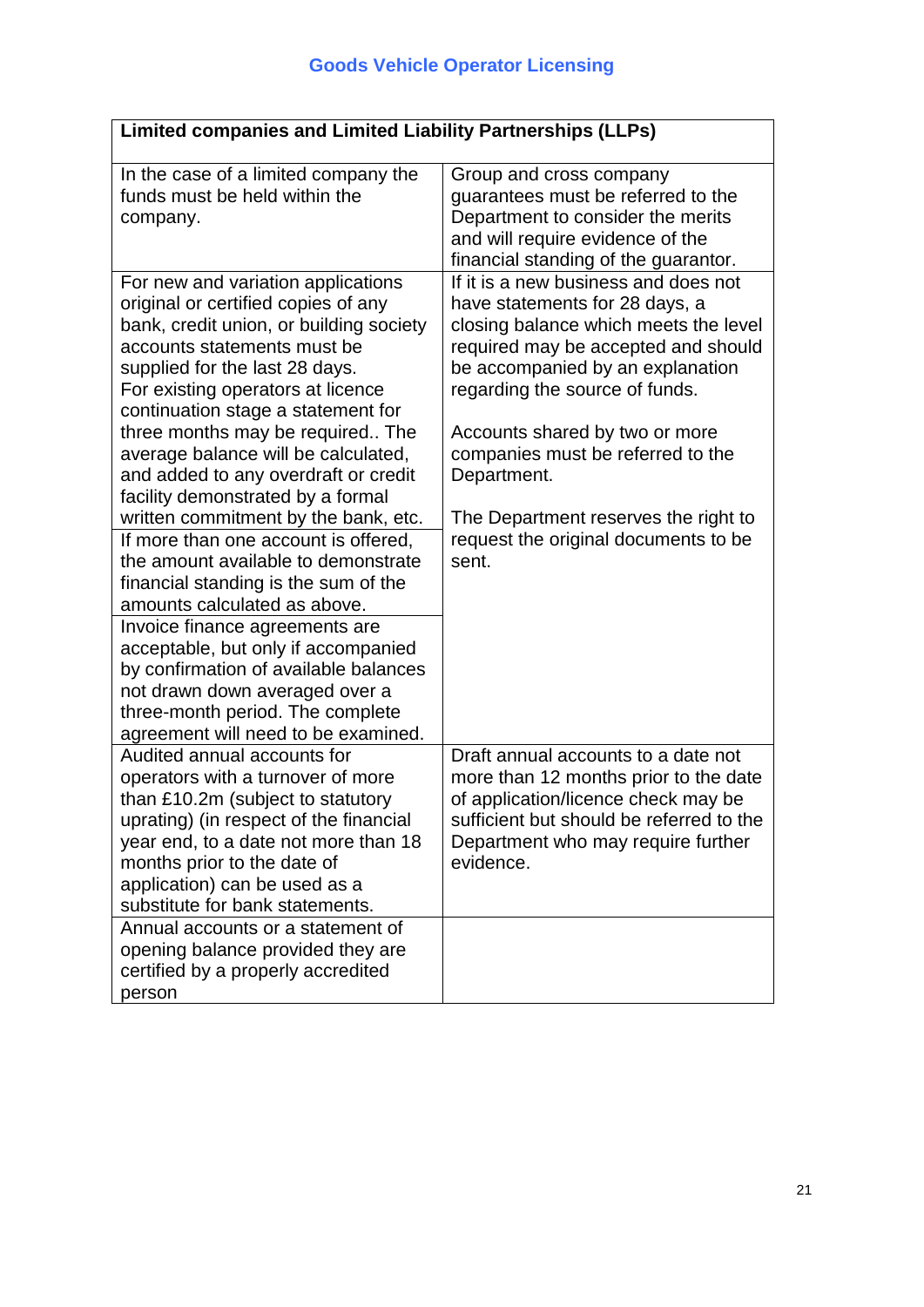## **ANNEX 2: STATUTORY DECLARATION**

Operator:...................................................... Licence Number:……………………..

## **STATUTORY DECLARATION**

I …………………… do solemnly and sincerely declare that I have the sum of not less than £ …………readily available and I undertake and confirm that the above named operator may use these funds for the sole purpose of complying with their obligations under the Goods Vehicles (Licensing of Operators) Act (Northern Ireland) 2010.

And I further confirm that I will inform the Department in the event that my financial assets are no longer to be made available to the operator and I make this declaration, conscientiously believing the same to be true, and by virtue of the Statutory Declarations Act 1835.

| Signed:                   |                                              |
|---------------------------|----------------------------------------------|
| Name:<br>[Block Capitals] |                                              |
| Dated:                    |                                              |
| Before me,                |                                              |
| Signed:                   | (A Solicitor authorised to Administer Oaths) |
| Name:<br>[Block Capitals] |                                              |
| Dated:                    |                                              |
|                           | Name and Address of Solicitor's Firm:        |
|                           |                                              |
| Dated:                    |                                              |

**I …………………… [the solicitor] confirm that I have explained to ……………….. the effect of the undertaking and confirmation referred to.**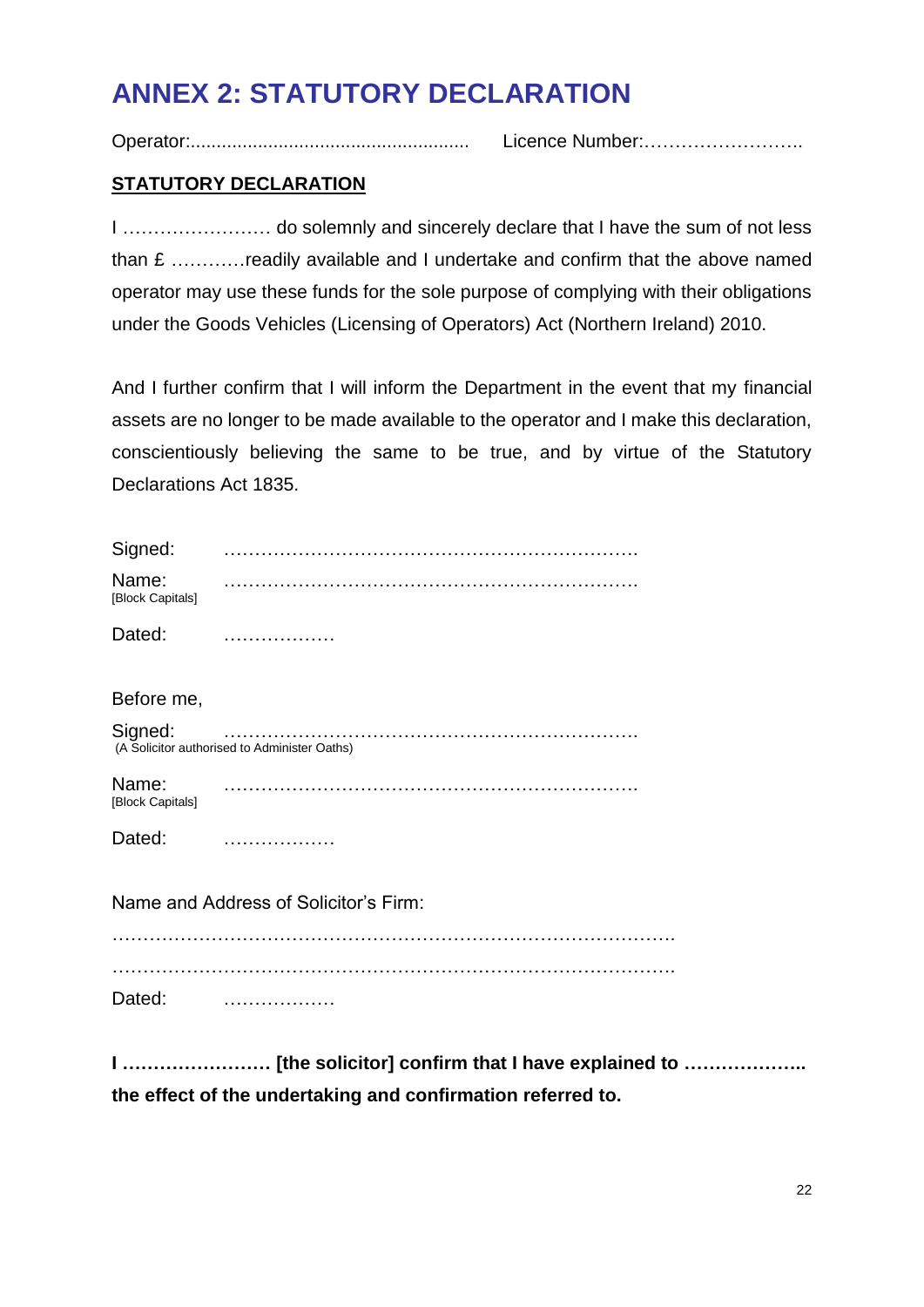## **ANNEX 3: FINANCE AGREEMENT**

Licence Number: …………………………… Between: ……………………………………… [Name of operator]

And: ……………………………………… [Finance Co. Ltd.]

In support of this application for a new operator's licence/variation of the existing operator's licence/check of the operator's licence I request and authorise you to divulge to the Department for Infrastructure, the information for the last working day in the previous three months at questions A, B, C and D.

Signed: ……………………………………. Date: …………………… **For the Operator**

Please insert the figures in the following format:

| Months |  |  |
|--------|--|--|
|        |  |  |
|        |  |  |
|        |  |  |

| For the Finance Supplier | Date:     |
|--------------------------|-----------|
|                          | Position: |

The questions are as follows;

- Column A: The maximum sum available to me/the Company under the Factoring Agreement at the month end *(this figure should be the total value of invoices presented to the financing company for payment during that month)*.
- Column B: The sum to which I/the Company is entitled to draw upon on demand ("X%")
- Column C: The sum already advanced
- Column D: The balance, which is available but not drawn down (Col. B minus Col. C)

The following example shows how to provide the information, in a case where X% is £75,000;

| <b>Months</b> | А        | D        |          |         |
|---------------|----------|----------|----------|---------|
| April         | £100,000 | £75,000  | £50,000  | £25,000 |
| May           | £200,000 | £150,000 | £110,000 | £40,000 |
| June          | £80,000  | £60,000  | £50,000  | £10,000 |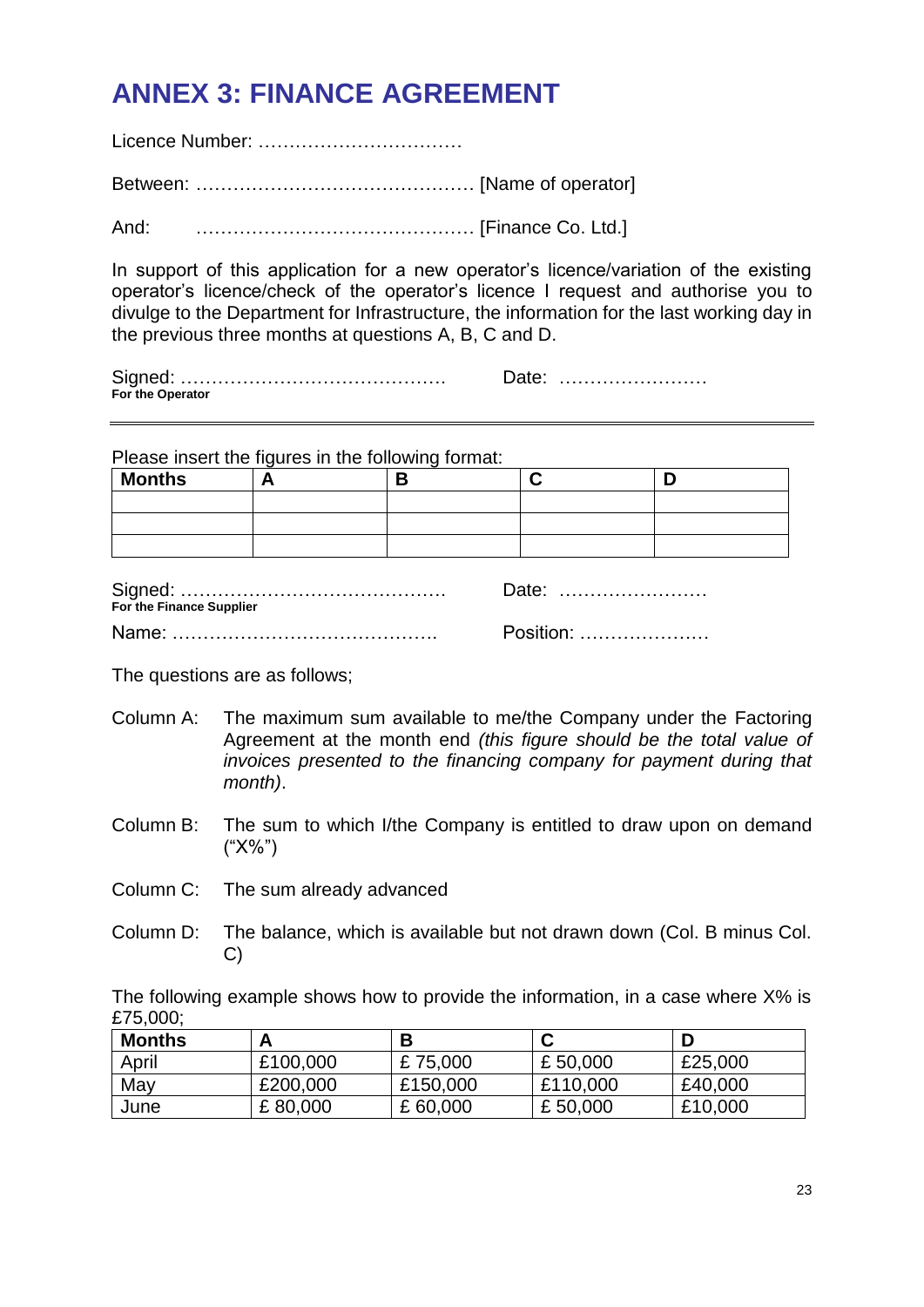## **ANNEX 4: LICENCE CONTINUATION**

### **DECLARATION FOR FINANCIAL STANDING FOR STANDARD LICENCES & ADEQUATE FINANCIAL RESOURCES FOR RESTRICTED LICENCES**

**You must complete this declaration.** Legislation requires that for the type of licence you hold and the number of authorised vehicles, you will meet the continuing requirement regarding availability of finance provided you can demonstrate available capital and reserves of £…….., (being £…….. for your first vehicle and £….. for each of your other authorised vehicles). Please show how this requirement was met at [ date ].

- 1. What is the limit of any overdraft arrangement on your business bank  $\text{account}(s)$ ? **(a)**  $\mathbf{E}$
- 2. You must enter a balance in **either** (b) **or** (c) below but **do not** enter a figure in both sections because it is not possible for an average balance to be in credit and overdrawn. See instructions in Annex 5 for calculating the average balance
	- If your average balance is in credit, enter the average balance over the last three months here **(b) £**
	- If your average balance is overdrawn, enter the average balance over the last three months here **(c) £**
- 3. Do you have a factoring / discount finance facility? **Yes No**

If yes:

- i. What factoring / discount facilities do you have **(d) £**
- ii. How much of this are you utilising? **(e) £**
- iii. How much of the agreed facilities are not taken up [total (d)-(e)]  $(f)$   $\boxed{\mathbf{f}}$
- 4. Do you have any other financial resources available? If so, give details below of the amount, the type of finance(s) and the name(s) of the people of company in which such funds are held. **(g) £**

| Total: (a) plus (b (if applicable)) plus (f) plus (g) = $(h)$ | Ι£ |
|---------------------------------------------------------------|----|
| Total: $(c) = (i)$                                            | £  |
| Available Resources: (h) minus (i) $=$                        | £  |
|                                                               |    |

(This figure must equal or exceed the amount set out in the opening paragraph above.)

You need send no supporting documents at this stage, but the Department reserves the right to call for further financial evidence if necessary. **Making a false declaration may result in regulatory action being taken against the licence.**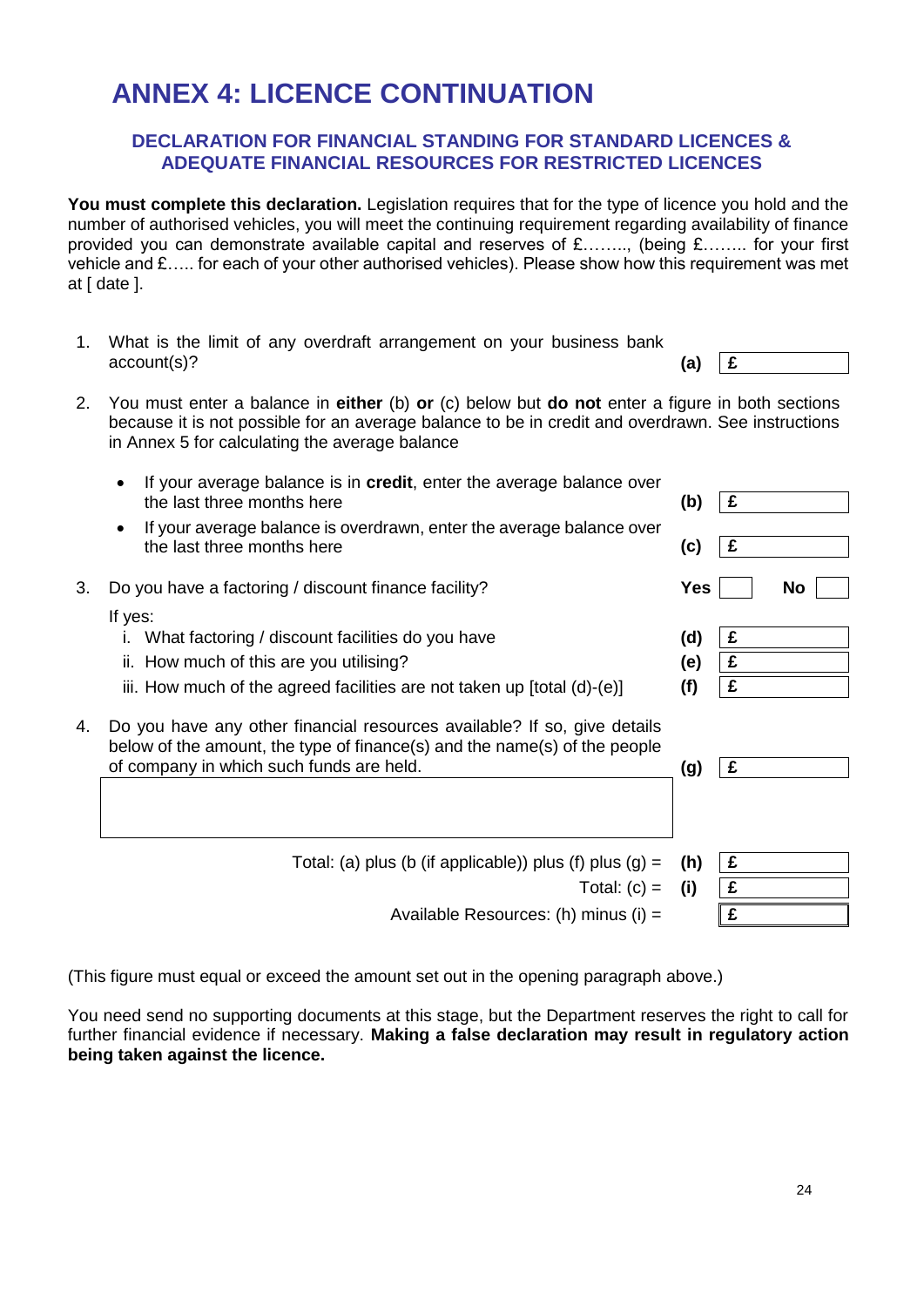## **ANNEX 5: ASSESSING BANK STATEMENTS**

This is to be read in conjunction with the Instructions. It sets out how the Department should assess the average balance from bank statements when submitted in support of a **new application**, a **variation application** to increase vehicle authority, and an **application to upgrade** a licence from restricted to standard.

## **Existing Licences**

When assessing the average balance from statements for all existing licences bank or equivalent statements for a period of three months must be provided. As the intention is that vehicles and trailers should not be used in an unsafe condition the relevant balance is that shown at the end of the relevant day. The assessment carried out over that three month period starts with the latest up to date closing balance submitted, then and go backwards in 10 day steps, to exactly three months earlier. This gives 10 figures, which are added and then divided by 10 to give the average balance.

## **Applicants**

Applicants who choose to submit bank statements as evidence of financial standing are required to provide original bank statements for a recent full four weeks (28 days) to the new level of authority. Uploaded electronic copies of original statements and internet statements are acceptable in the case of digital applications, subject to paragraphs 49 and 50 of the above guidance. "Recent" means that the closing balance on the evidence to be assessed should not be more than two months prior to the date the application is received by NICLO.

When statements are provided, the way to check that the **applicant** meets the level set is as follows:

- 1. Establish the amount required for the licence type and number of vehicles applied for. For variations to existing licences this must include the total number of vehicles to be authorised and for multiple licence holders operators (those who also hold, or have applied to hold, one or more licences in GB), it must include the total number of vehicles across all licences held/applied for with the first vehicle taken at the higher rate and subsequent vehicles across all licences taken at the lower rate.
- 2. Check the bank statements as follows:
	- a. take the latest available balance (no more than two months from the date of receipt of the application), including any unused capacity on an overdraft facility, and the balance 28 days\* prior to that date then take the two best closing balances during the intervening period. Then take an average of the four balances including any unused capacity on an overdraft facility \*Note – The 28 days includes the date of the latest available balance
	- b. if the average equals or exceeds the requirements the operator/applicant has met the requirement of financial standing
	- c. if the average is less than the requirement the applicant must provide evidence of additional financial resources available in accordance with Practice Guidance and Instructions. The applicant should be advised that the Department will be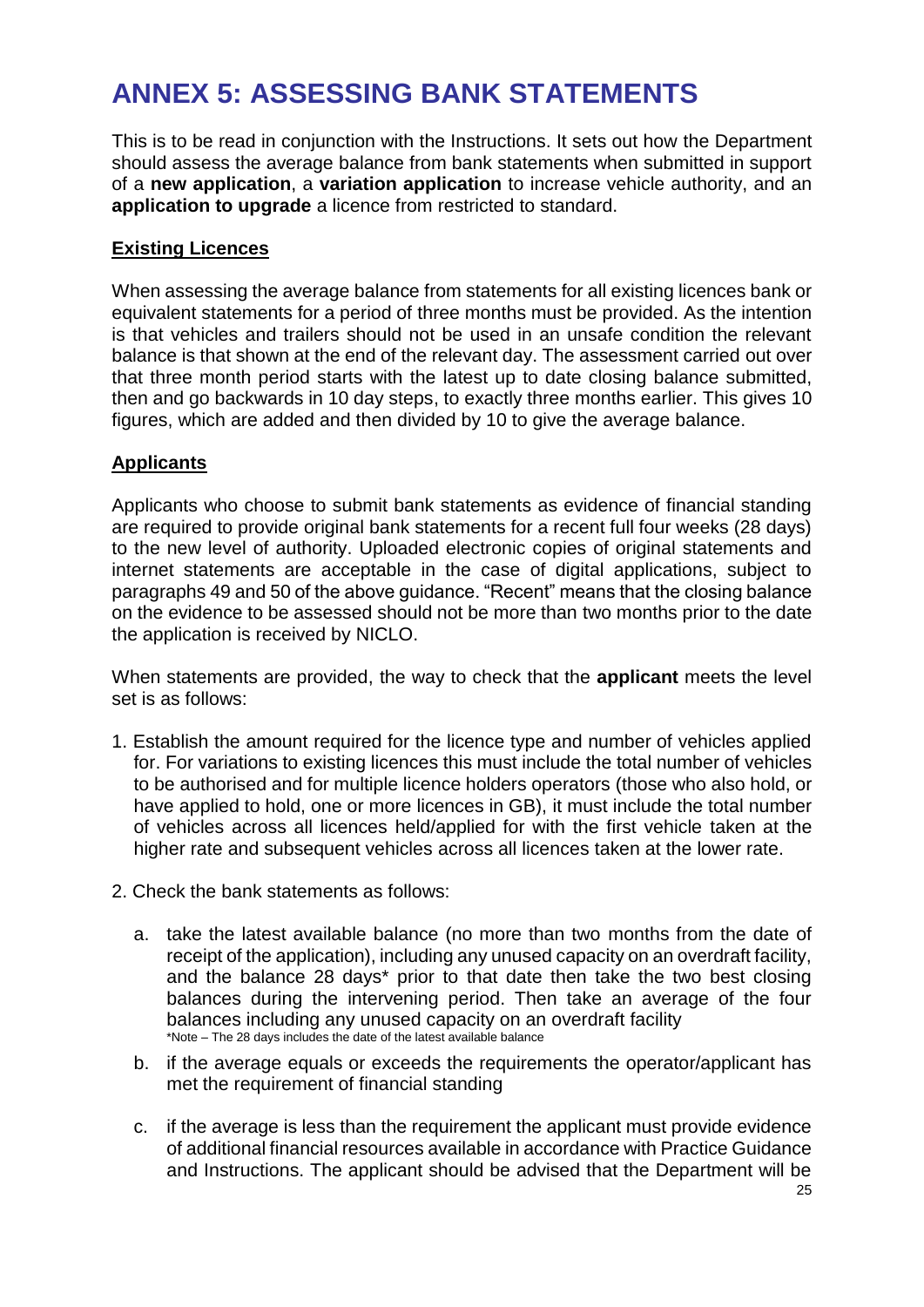obliged to refuse the application if they cannot satisfy the Department that they have access to the total resources required

#### **New Applications only**

3. Where a new application has been received by an established entity, which includes bank statements covering a minimum period of 28 days that do not show access to the required funds averaged over the required period, but do show access to the required level of finances as a closing balance, the Department will accept this subject to the applicant agreeing to a financial review as set out below.

If the application is from a new entity and they cannot show access to the required finances for the number of vehicles applied for over the requisite 28 day period, provided they can demonstrate access to sufficient funds as an opening/closing balance and agree to a financial review as set out below this will be acceptable.

This is required so that the Department can be satisfied they still meet the financial test required of licence holders and the test at 2 above will be applied.

#### **Finance review**

The Department does not have the vires to add an additional condition on the licence for a financial review.

If the applicant has only opened a new account for the entity and this shows an opening or closing balance that meets with the required level of finance for the relevant number of vehicles specified on the application, this will be acceptable provided they agree to the review as set out above. If the applicant has an account that has been in use for a minimum period of 28 days prior to the application being submitted, which does not show access to the required funds over the 28 day period, but does show a closing balance that meets with the required level of finance for the number of vehicles specified on the application, this will be acceptable subject to a financial review as set out above.

In both the foregoing examples, the applicant must agree to the financial review as failure to agree to this will leave the Department no option but to refuse the application. Where a licence is granted on the basis of the applicant agreeing to a financial review, that available finance will be reviewed again within a specified period (e.g. six months from the anniversary of the granting of the licence) usually by requiring the operator to submit original statements or other evidence. The averaging exercise will be for a three month period unless the Department specifies otherwise. The assessment carried over that three month period starts with the latest up to date balance submitted, then go backwards in 10 day steps to exactly three months earlier. This gives 10 figures, which are added and then divided by 10 to give the average balance.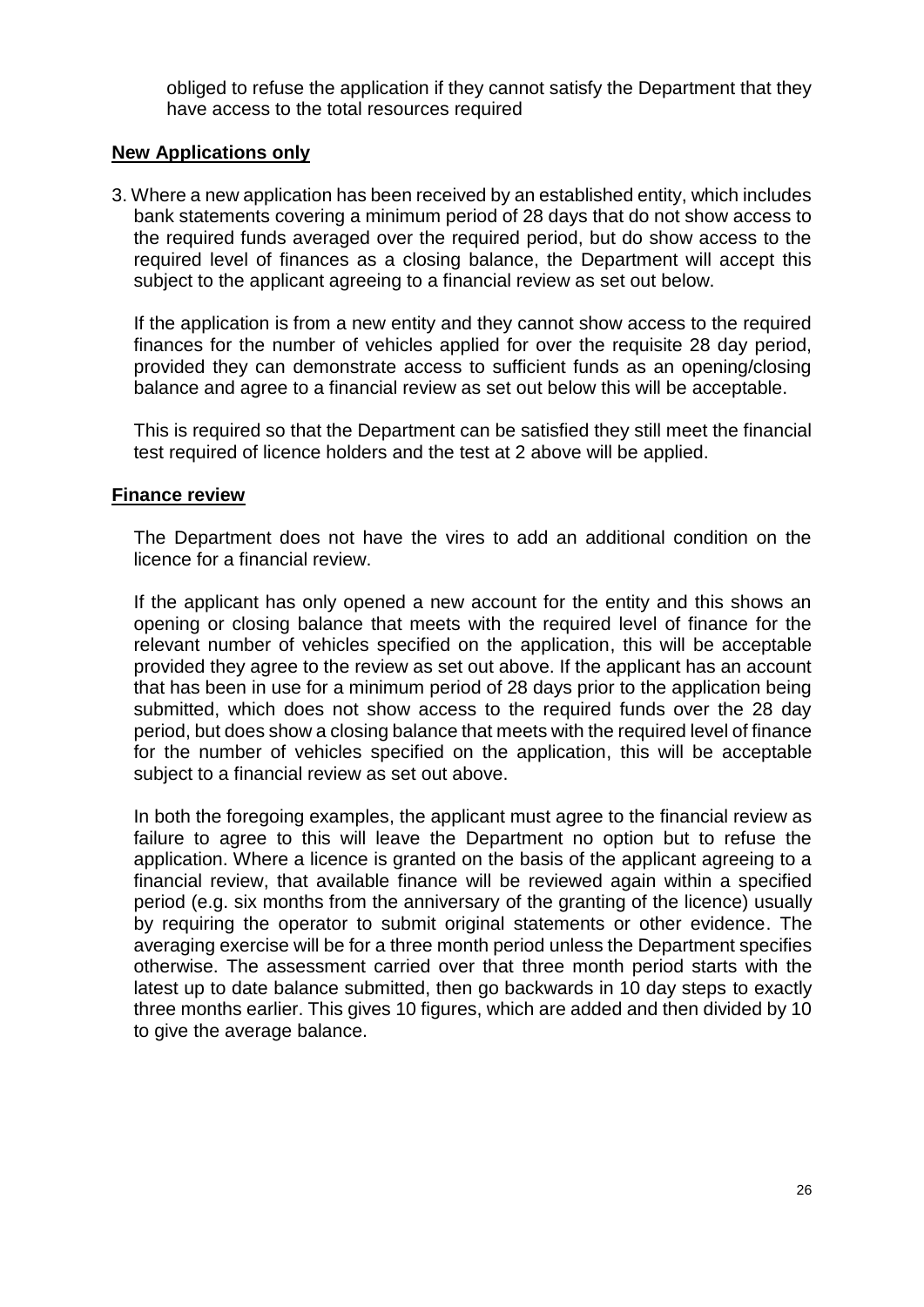## **ANNEX 6: INTERPRETING FINANCIAL ACCOUNTS**

Financial accounts have to be prepared to a set format. The two most important elements are the Profit and Loss Account and the Balance Sheet.

The Department will initially check the Profit and Loss Account at the 'Profit before Tax' line, to ensure the company is trading profitably. Figures in brackets usually mean a loss.

The Department should check the Balance Sheet and then calculate the following ratios**.** 

- The ratio of total assets divided by total liabilities, which should normally be greater than 1.0. In simple words, the company should own at least as much as it owes. If the operator, however, is a limited company and the shortfall is covered by directors loan account balances, this may be acceptable if the loan account balances are confirmed as at least a semi-permanent features of the accounts.
- The ratio of current assets divided by current liabilities should exceed 0.5. In other words, the company can realise at least sufficient cash to pay off half its creditors. A ratio above 0.5 but below 1 may indicate difficulties. If this ratio is below 1, the matter should be referred to the decision maker who may then undertake an examination of the makeup of creditors. If the deficit is covered by bank overdraft, loans, mortgages, HP contracts or directors' current account balances etc., this would again be acceptable upon confirmation that none of these facilities are likely to be withdrawn. If, however, these liabilities are large, the Department should satisfy itself that any ongoing repayments are covered by cash flow.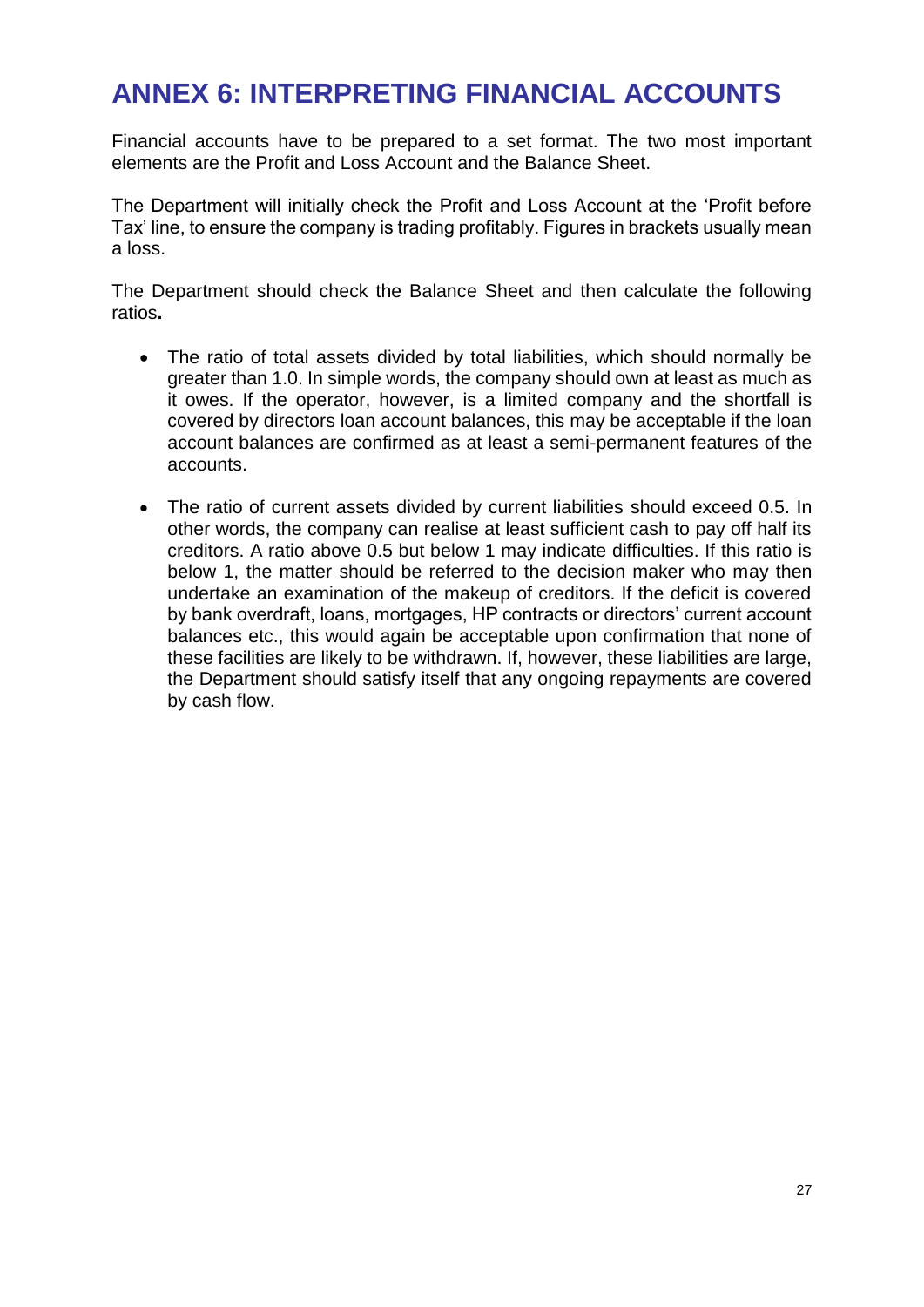## **ANNEX 7: SCHEDULE OF PROPERLY ACCREDITED PERSONS & ACCOMPANYING GUIDANCE**

## **How the Department will test whether the person signing off individual annual accounts is properly qualified**

All certified annual accounts submitted as proof of financial standing will need to include a statement giving the personal details of the person signing them off and their qualifications – in terms of which supervisory body or qualifying body from the list above their qualification came from.

(a) As a first step, a check will be made of the online register of authority auditors. The register is available at:

[www.auditregister.org.uk/Forms/Default.aspx](http://www.auditregister.org.uk/Forms/Default.aspx)

(b) In the event that the individual is not listed here, a check will be made of the qualifying or supervisory body given as part of the personal details of the auditor submitted with the annual accounts

"Statutory auditors" are auditors of:

- (a) Companies defined by Part 16 of the Companies Act 2006, or;
- (b) Building Societies or certain other entities under legislation applying to them.

A person (either an individual or a firm, as defined in Part 42 of the 2006 Act) is eligible for appointment as a statutory auditor by virtue of either Chapter 2 or Chapter 3 of Part 42 of the Act. In practice, almost all appointments are of persons eligible by virtue of Chapter 2, but for the purposes of certifying accounts, both will be allowed.

In order to qualify to certify annual accounts or opening balances, two specific requirements must be met:

## **Requirement 1 – Being a member of a recognised supervisory body**

Section 1212 of the Companies Act 2006 provides that a person is eligible for appointment as a statutory auditor if they are:

- (a) A member of a recognised supervisory body; and
- (b) Eligible for appointment under the rules of that body.

Supervisory bodies are then defined in Section 1217 as bodies which maintain and enforce rules as to:

- (a) Eligibility for appointment as a statutory auditor, and
- (b) The conduct of statutory audit work.

In practice, the Professional Oversight Board of the Financial Reporting Council (POB) authorises a professional accountancy body to act as a supervisory body. The current recognised supervisory bodies are listed below.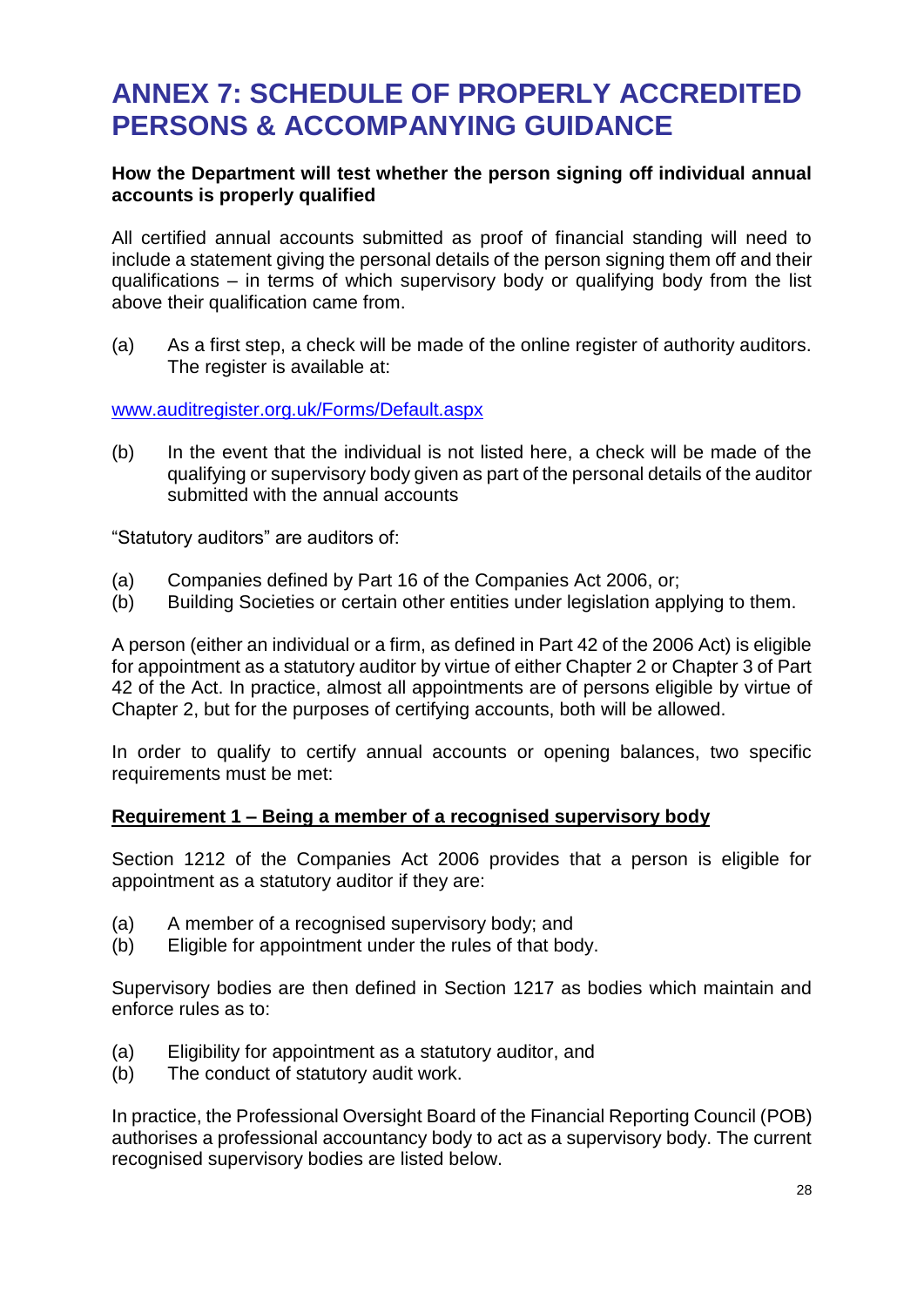## **Requirement 2 – Professional qualifications**

Individuals eligible for appointment as statutory auditors must also either:

- (a) Hold an "appropriate qualification" recognised in the UK, or;
- (b) Be an individual eligible for appointment in another EEA state who must pass a UK aptitude test in any areas not covered by any professional qualification they already hold.

Sections 1219 and 1220 of the Companies Act 2006 cover appropriate qualifications recognised in the UK. Again, POB has responsibility for determining what the eligible qualifications are for auditors. The recognised professional qualifying bodies are listed below.

## **Recognised Supervisory Bodies**

- 1. Association of Authorised Public Accountants (AAPA) [www.accaglobel.com/aapa](http://www.accaglobel.com/aapa)
- 2. Association of Chartered Certified Accountants (ACCA) [www.accaglobal.com](http://www.accaglobal.com/)
- 3. Institute of Chartered Accountants in England and Wales (ICAEW) [www.icaew.com](http://www.icaew.com/)
- 4. Institute of Chartered Accountants in Ireland (ICAI) [http://www.charteredaccountants.ie](http://www.charteredaccountants.ie/)

## **Recognised Professional Qualifying Bodies**

- 1. Association of Chartered Certified Accountants (ACCA) [www.accaglobal.com](http://www.accaglobal.com/)
- 2. Association of International Accountants (AIA) [www.aiaworldwide.com](http://www.aiaworldwide.com/)
- 3. Chartered Institute of Public Finance and Accountancy (CIPFA) [www.cipfa.org.uk](http://www.cipfa.org.uk/)
- 4. Institute of Chartered Accountants in England and Wales (ICAEW) [www.icaew.com](http://www.icaew.com/)
- 5. Institute of Chartered Accountants in Ireland (ICAI) [www.icai.ie](http://www.icai.ie/)
- 6. Institute of Chartered Accountants of Scotland (ICAS) [www.icas.org.uk](http://www.icas.org.uk/)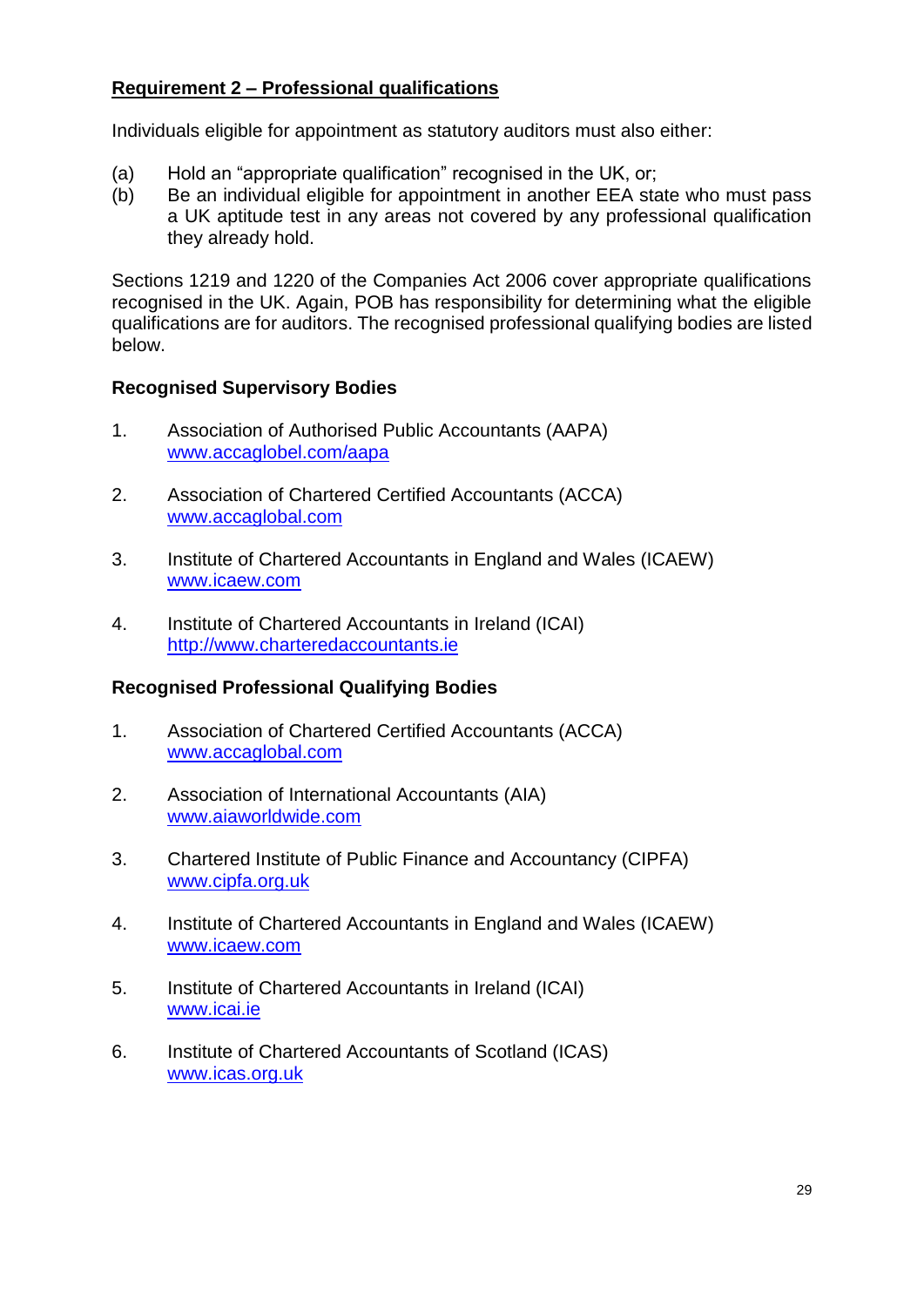## **ANNEX 8: EU LEGISLATION**

**Regulation 3 of the Goods Vehicles (Qualification of Operators) Regulations (Northern Ireland) 2012** states that a standard licence constitutes an authorisation to pursue the occupation of road transport operator for the purposes of:

**Regulation (EC) 1071/2009 establishing common rules concerning conditions to be complied with to pursue the occupation of road transport operator repealed Council Directive 96/26 EC and applicable from 4th December 2011**

## **Article 3 - Requirements for engagement in the occupation of road transport operator**

1. Undertakings engaged in the occupation of road transport operator shall:

(c) have appropriate financial standing; and

2. Member States may decide to impose additional requirements, which shall be proportionate and non-discriminatory, to be satisfied by undertakings in order to engage in the occupation of road transport operator.

## **Article 7 - Conditions relating to the requirement of financial standing**

1. In order to satisfy the requirement laid down in Article 3(1)(c) of EU Regulation 1071/2009, an undertaking shall at all times be able to meet its financial obligations in the course of the annual accounting year. To this end, the undertaking shall demonstrate, on the basis of annual accounts certified by an auditor or a duly accredited person, that, every year, it has at its disposal capital and reserves totalling at least EUR 9 000 when only one vehicle is used and EUR 5 000 for each additional vehicle used.

For the purposes of this Regulation, the value of the euro in the currencies of Member States which do not participate in the third stage of the economic and monetary union shall be fixed every year. The rates to be applied shall be those obtained on the first working day of October and published in the *Official Journal of the European Union*. They shall have effect from 1 January of the following calendar year.

The accounting items referred to in the first subparagraph shall be understood as those defined in Fourth Council Directive 78/660/EEC of 25 July 1978 based on Article 54(3)(g) of the Treaty on the annual accounts of certain types of companies(1)

2. By way of derogation from paragraph 1, the competent authority may agree or require that an undertaking demonstrate its financial standing by means of a certificate such as a bank guarantee or an insurance, including a professional liability insurance from one or more banks or other financial institutions, including insurance companies, providing a joint and several guarantee for the undertaking in respect of the amounts specified in the first subparagraph of paragraph 1.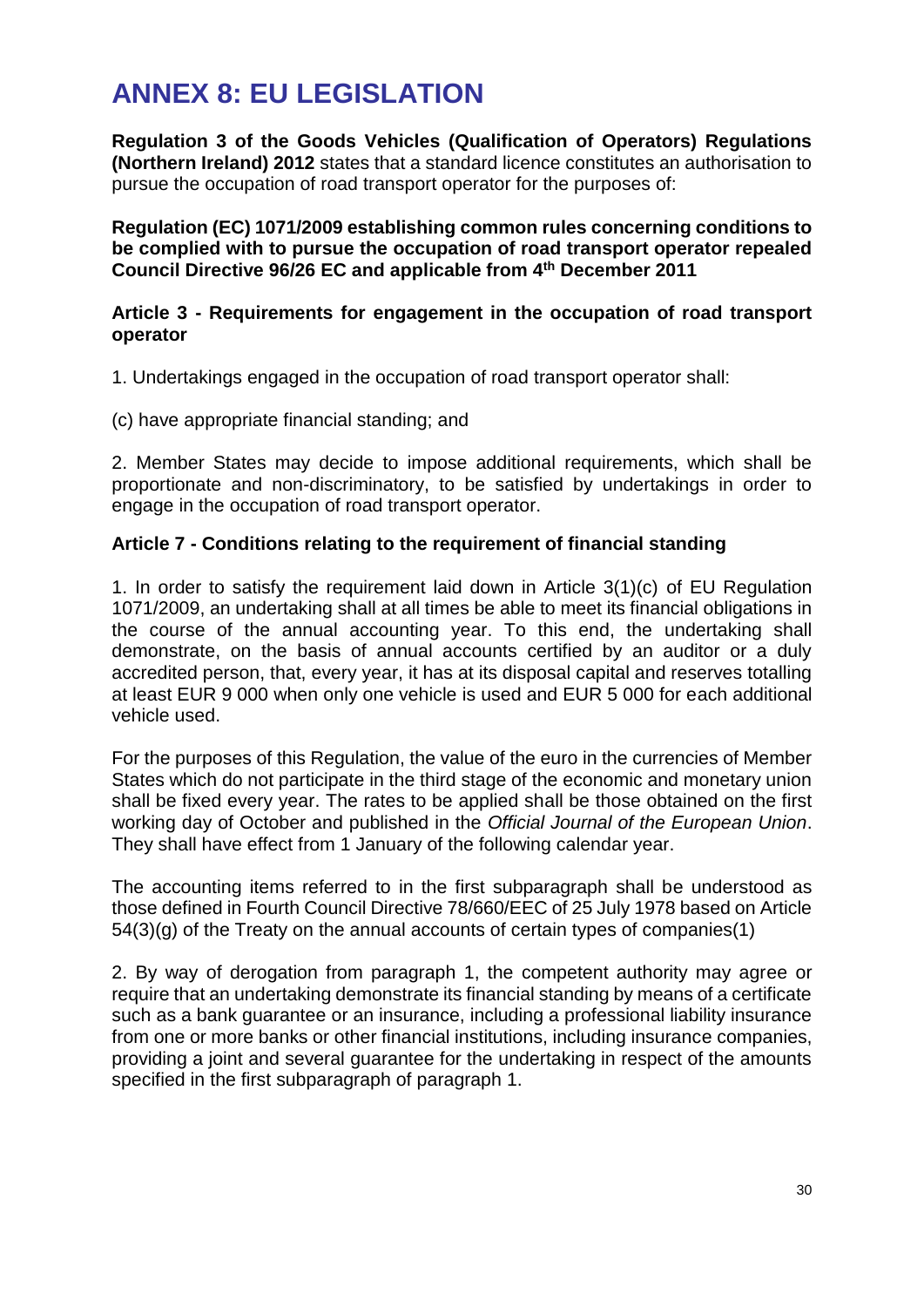The annual accounts referred to in paragraph 1, and the guarantee referred to in paragraph 2, which are to be verified, are those of the economic entity established in the Member State in which an authorisation has been applied for and not those of any other entity established in any other Member State.

## **Article 13 - Procedure for the suspension and withdrawal of authorisations**

1. Where a competent authority establishes that an undertaking runs the risk of no longer fulfilling the requirements laid down in Article 3, it shall notify the undertaking thereof. Where a competent authority establishes that one or more of those requirements is no longer satisfied, it may set one of the following time limits for the undertaking to rectify the situation:

(c) a time limit not exceeding 6 months where the requirement of financial standing is not satisfied, in order to demonstrate that that requirement will again be satisfied on a permanent basis.

## **Note:**

The Fourth Council Directive [78/660/EEC](http://eur-lex.europa.eu/LexUriServ/LexUriServ.do?uri=CELEX:31978L0660:EN:NOT) of 25 July 1978 is based on Article 54(3)(g) of the Treaty on the annual accounts of certain types of companies and is a consolidation of existing Directives on the annual accounts of limited liability companies. Those Directives include Directive 86/635/EC on the annual accounts and consolidated accounts of banks and other financial institutions and Directive 91/674/EEC on the annual accounts and consolidated accounts of insurance undertakings and apply to all limited companies. They also apply to certain forms of partnership such as Limited Liability Partnerships.

The annual accounts are to comprise a balance sheet, a profit and loss account (See Annex 6) and the notes to the accounts. These documents constitute a composite whole. The Directives lay down the principles which govern the drawing up of these documents.

The balance sheet: the Directives provide for two balance sheet layouts, leaving it to the Member States to choose. It then lists the balance sheet items and comments on them.

The Directives state general principles for the valuation of items in the annual accounts, such as prudence, consistency in the application of the methods of valuation, etc. They also set out specific valuation rules.

The Directives list the information which must be provided in the notes to the accounts: the valuation methods applied to the various items, undertakings in which the company holds a certain percentage of the capital, certain types of the company's debts, financial commitments not included in the balance sheet, etc.

The annual report must include a 'fair' review of the development of the company's business and of its position. It must also provide information on any important events that have occurred since the end of the financial year, the company's likely future development and activities in the field of research and development.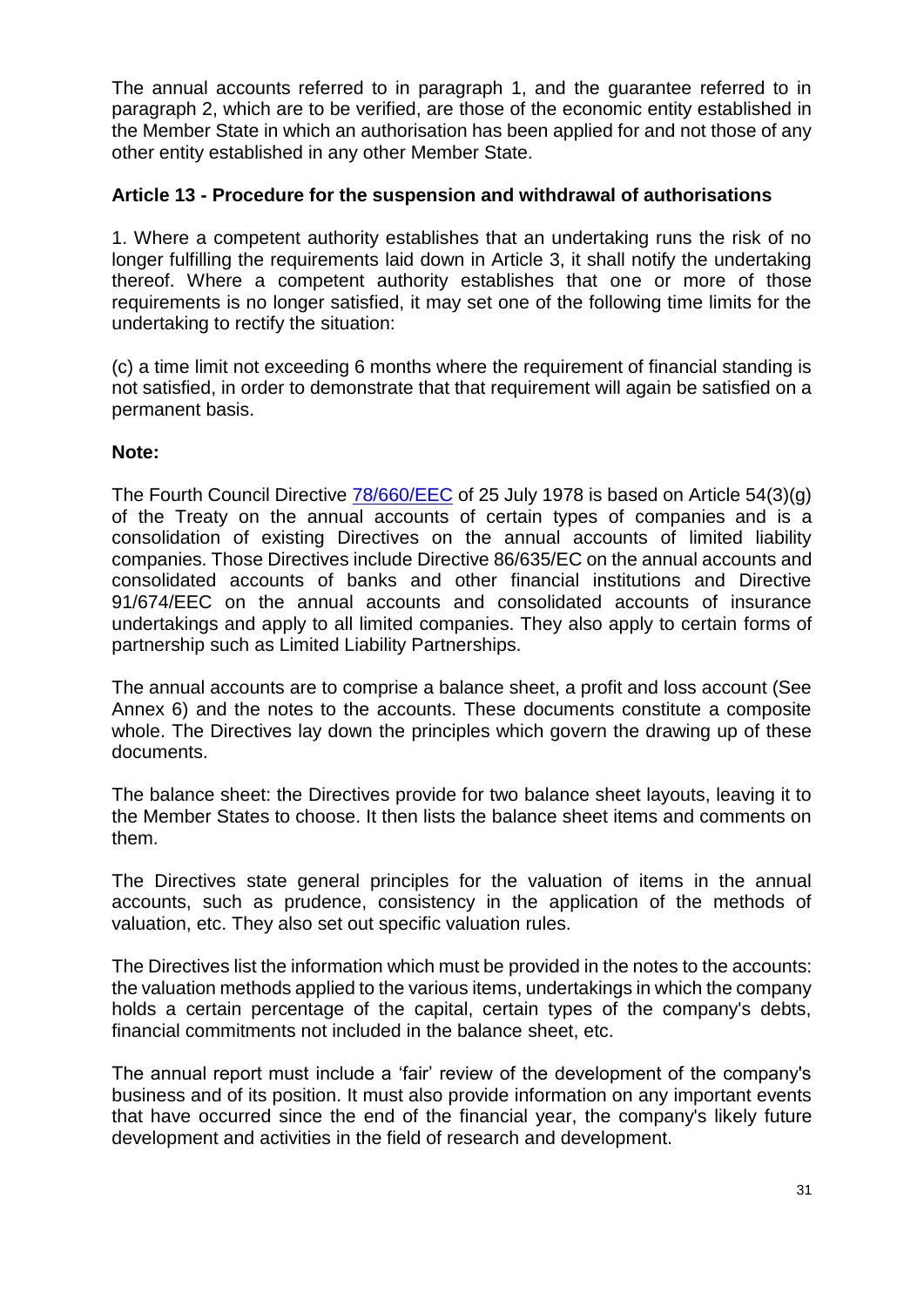The Directives lay down certain rules on publication (documents which must be published, etc.).

The Directives also provide for a system of auditing under which companies must have their annual accounts audited by one or more persons authorised by national law to audit accounts. Such a person or persons must also verify that the annual report is consistent with the annual accounts for the same financial year.

Less strict rules are laid down for small and medium-sized companies. Member States may lighten their obligations in respect of the publication of annual accounts or dispense small companies from the requirement that the annual accounts be audited.

"Small" companies are companies which, on their balance sheet dates, do not exceed the limits of two of the following three criteria:

- balance sheet total: EUR 4 400 000;
- net turnover: EUR 8 800 000;
- number of employees: 50.

"Medium-sized" companies are:

- balance sheet total: EUR 17 500 000;
- net turnover: EUR 35 000 000;
- number of employees: 250.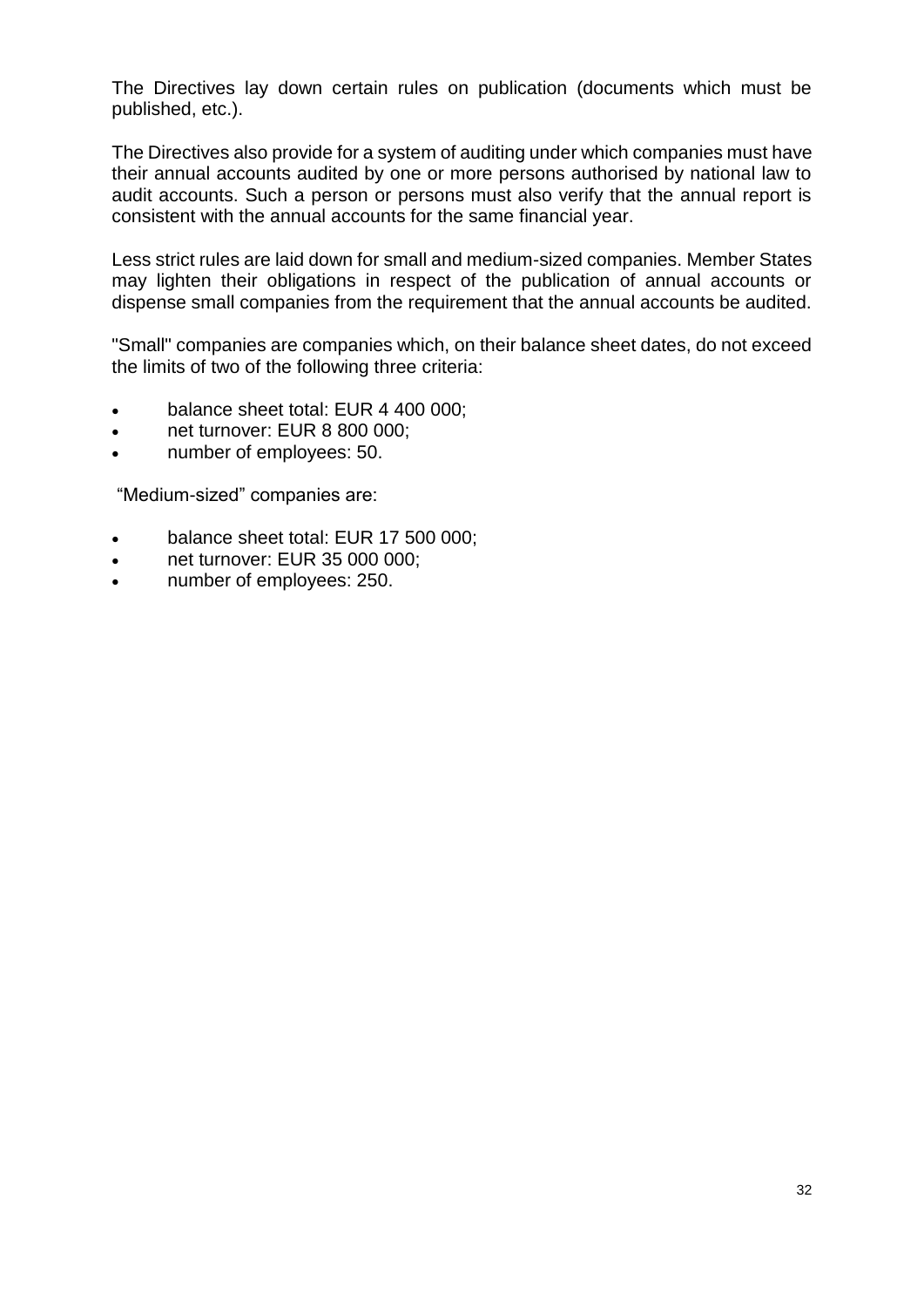# **DOCUMENT CONTROL HISTORY**

| Version 1.1 (published 01/12/2019) | Version 1.2 (published 01/05/2020)                                                                                                                                 |
|------------------------------------|--------------------------------------------------------------------------------------------------------------------------------------------------------------------|
| Paragraph 10:                      | Updated to define audited vs certified accounts and clarify<br>who a duly accredited person is.                                                                    |
| Paragraph 37:                      | Updated to include annual accounts as evidence that might be<br>used.                                                                                              |
| Paragraph 52:                      | Updated to clarify requirement of audited accounts.                                                                                                                |
| Footnote 41:                       | Added to direct reader to definition of audited vs certified<br>accounts.                                                                                          |
| Paragraph 53:                      | Added to outline exemption from audited accounts, and<br>acceptance of certified accounts.                                                                         |
| Paragraph 48:                      | Updated to clarify requirement for 28 day statement for new<br>applicants, and three month statement for existing operators.                                       |
| Paragraph 54:                      | Removed as this was largely a duplication of Section 52.                                                                                                           |
| Annex 1:                           | Updated to clarify requirement for 28 day statement for new &<br>variation applications, and three month statement for existing<br>operators at continuation stage |
| Annex 4:                           | <b>Renamed "Licence Continuations"</b>                                                                                                                             |
| Throughout                         | Inclusion of credit union statements to be accepted as<br>evidence of financial resource.                                                                          |

| Version 1.2 (published 01/05/2020) |                             | Version 1.3 (published 04/06/2020)                                                                                                                                               |
|------------------------------------|-----------------------------|----------------------------------------------------------------------------------------------------------------------------------------------------------------------------------|
| Paragraph 3:                       | 2020 and 30 September 2020. | Updated to reflect temporary extension for period of grace<br>from six months to twelve months where period being<br>assessed includes all or part of the period between 1 March |

## **Version 1.3 (published 04/06/2020) Version 1.4 (published 09/11/2020)**

| Paragraph 42: | Inclusion of Financial Standing requirements for |
|---------------|--------------------------------------------------|
|               | 2021 as applied by Regulation (EC) No 1071/2009. |